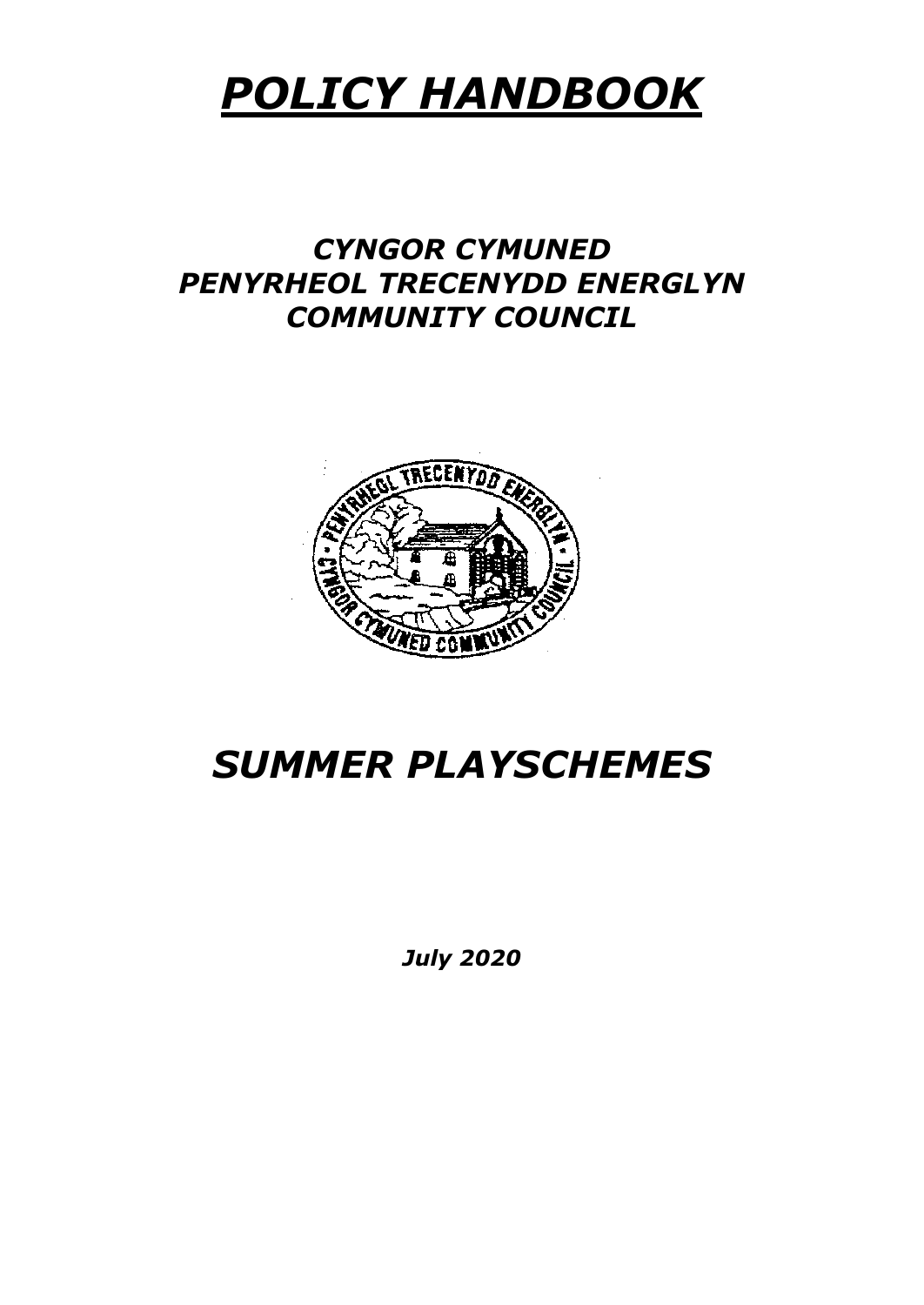## **CONTENT**

- 1. Aim of the Playscheme
- 2. Statement of Purpose
- 3. Admission Policy
- 4. Accident Procedure Policy
- 5. Medication Policy
- 6. Behaviour and Discipline Policy
- 7. Bullying Policy
- 8. Child Protection Policy and Procedures
- 9. Collection Policy
- 10. Compliments and Complaints Policy
- 11. Confidentiality Policy
- 12. Daily Routine Policy
- 13. Equal Opportunities Policy
- 14. Fire Procedure Policy
- 15. Health and Safety Policy
- 16. Special Needs Policy
- 17. Straying Policy
- 18. Staff Disciplinary Procedure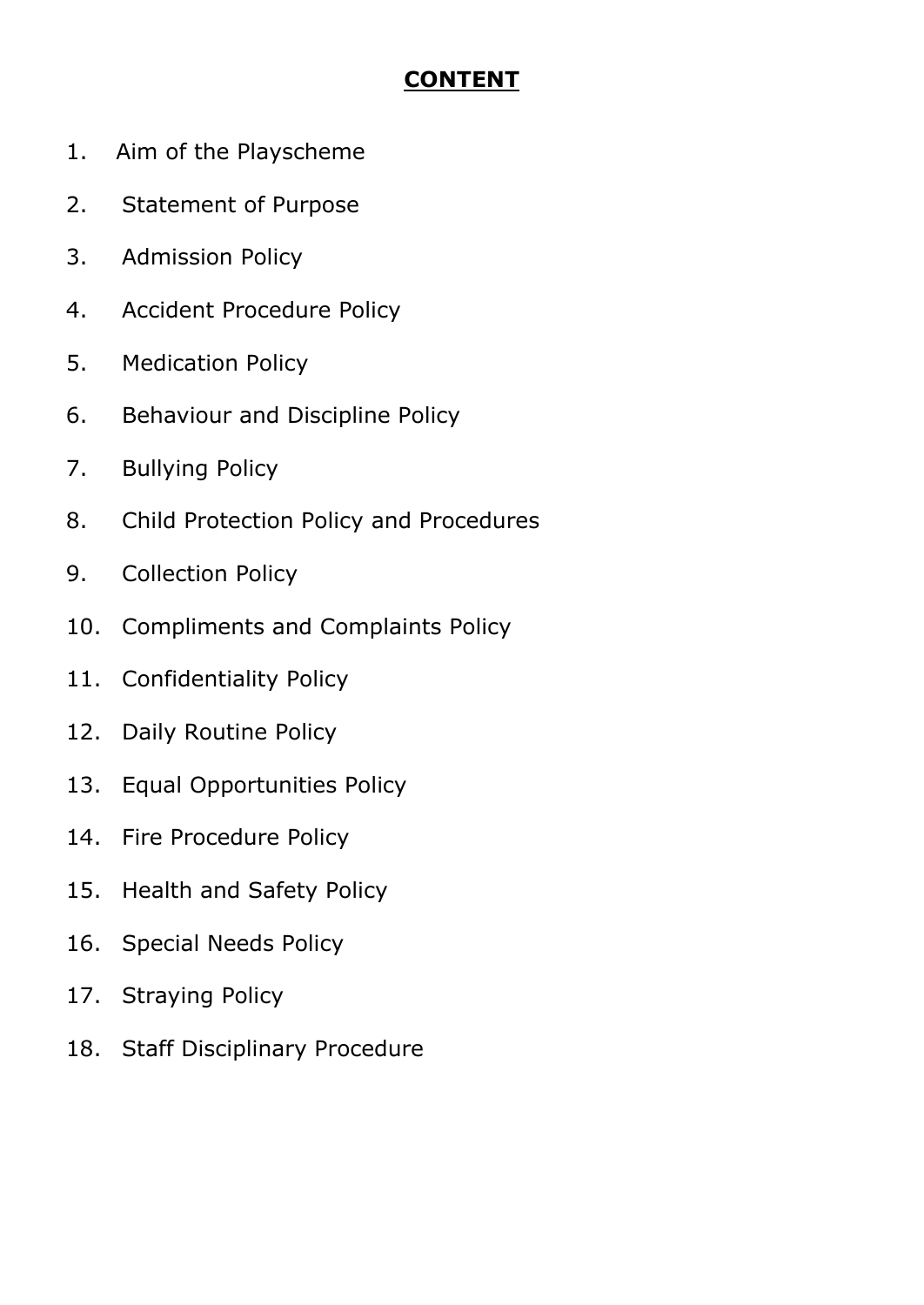#### **Summer Playscheme Aim of the Playscheme**

Our aim is to provide a safe, friendly atmosphere for the children and parents alike.

A place where parents can leave their children knowing that they are cared for by suitably experienced staff who cater for all the child's developmental needs - both socially and emotionally.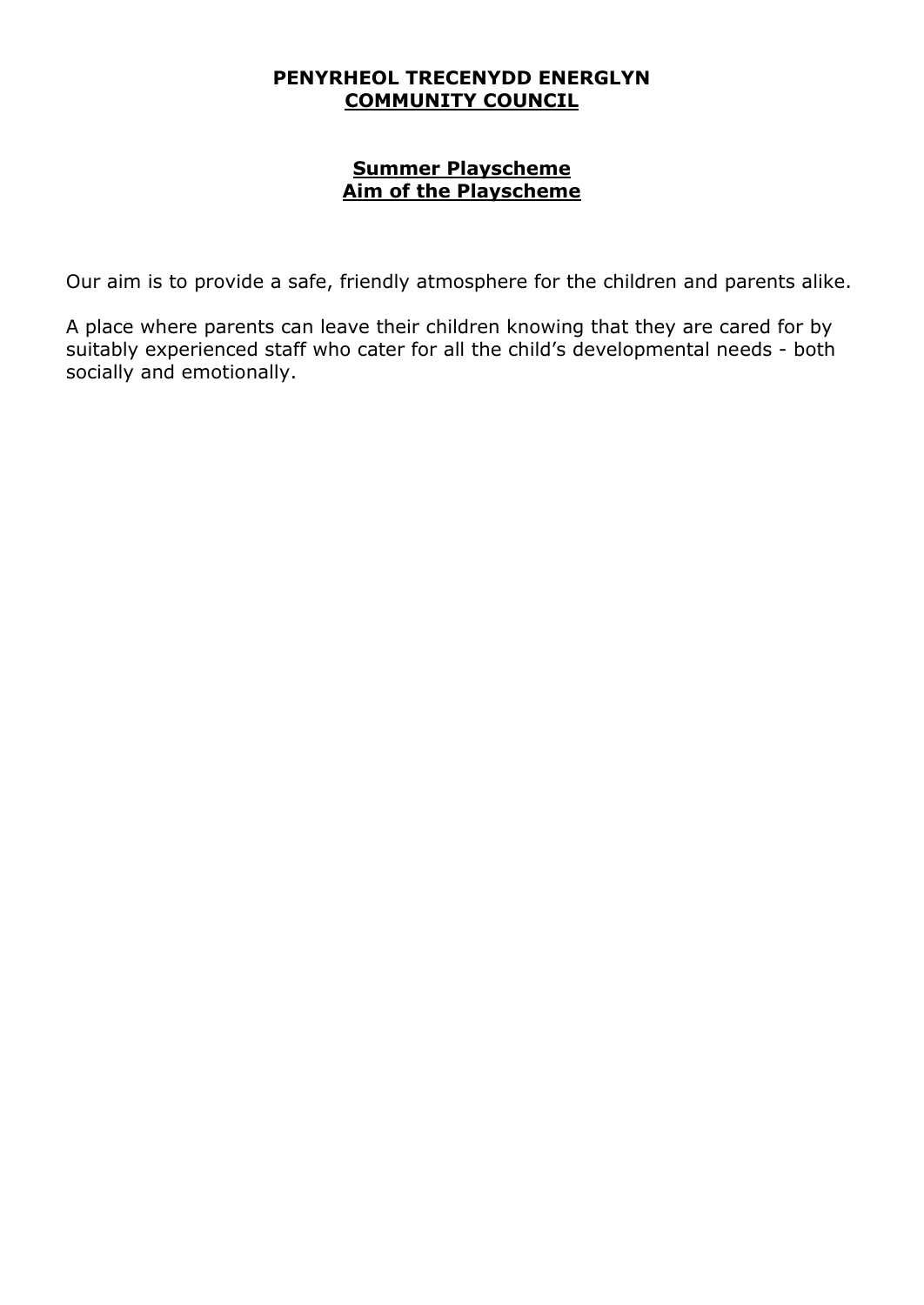#### **Summer Playscheme Statement of Purpose**

#### **Aims and objectives of the service**

To provide a safe, fun and happy environment for children during the first four weeks of the school summer holidays and to provide age–appropriate play activities, with the emphasis on 'play'.

#### **For whom is the service provided?**

For children between the ages of 5 and 11. The playscheme will be registered for 30 children under eight years of age with the CSSIW and the ratio of 1:8 for the under eights will be strictly adhered to. The playscheme is open to both boys and girls.

### **Range of needs**

The playscheme will aim to provide a welcome for children with special needs.

Children with special needs should be admitted after full consultation between parents/carers, playscheme staff, Clerk to the Council (Registered Person) and any other relevant agency workers involved. However, because of the short-term duration and general nature of the Council's summer playscheme, the discussion with parents/carers will have to consider staffing arrangements and the physical environment of the scheme setting in meeting the needs of individual children who wish to attend and have special needs.

#### **Opening hours**

The summer playscheme will operate between the hours of 9.45 am and 2.45 pm during the four weeks of the playscheme.

#### **Staffing**

The playscheme will consist of one Playleader and four Playworkers who have suitable qualifications/experience to work within a playscheme setting. All staff will be DBS-checked and will attend a First Aid course before the playscheme starts.

#### **Details of provision**

Facilities available: children will have access to the main playroom which includes all the activities within the playroom such as arts and crafts, games etc and they will have access to outdoor activities when supervised by staff. Eating facilities will be provided in the main playroom for lunch. Sufficient toilet facilities are also provided, as the venue is a primary school.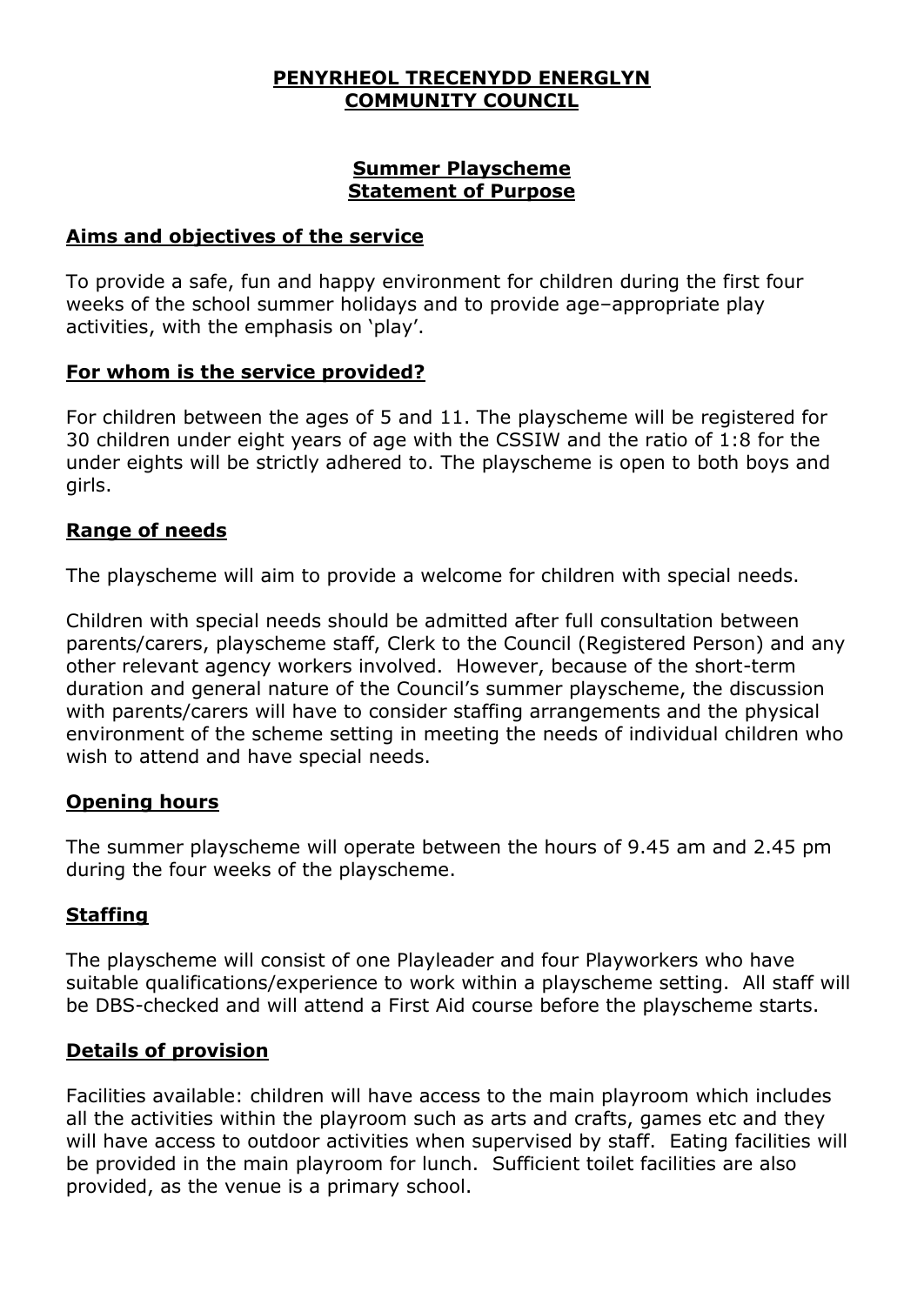Activities offered : indoor activities such as arts and crafts and games, outdoor activities such as games and sports, visits to parks, one main trip per week and one swimming trip per week.

#### **Daily routines**

Children will be signed in and out of the playscheme and will bring their lunch. A tuck shop will be available daily with sweets, crisps, fruit etc. A programme for the day will be arranged each morning, in consultation with the children. Parents will be informed of any weekly trips or swimming trips, but ad hoc outings will also be carried out.

### **Language(s) used**

The care is offered through the medium of English although there may, on occasion be one or two Welsh-speaking Playworkers.

### **Terms and conditions**

Please read the Penyrheol Trecenydd Energlyn Playscheme terms and conditions carefully as you must agree to them if you would like your child to attend.

- 1. Children must permanently live within the Penyrheol Trecenydd Energlyn wards.
- 2. Children must be between the ages of five and 11.
- 3. If any child's behaviour is inappropriate to their age and level of understanding, the Playleader will discuss it with the parent or carer. Our concern is for the happiness and well being of the child. If any child disrupts the playscheme, e.g. bullying, being rude, not following instructions or hurting/upsetting other children, we reserve the right to withdraw their place.
- 4. In the event of any child being involved in an accident, becoming unwell or distraught, we will ring the emergency contact using the telephone number provided on the contact details form.
- 5. The playscheme operates a pre-booking service. All booking forms have to be handed in on the day of registration and this is run on a strict first come, first served basis.
- 6. Parents must collect their children from the playscheme at the appropriate time, ie 2.45 pm.
- 7. Swimming trips are operated on a strict 2:1 ratio, which means that children will not be able to attend every week's swimming trip.
- 8. Children will only be able to take part in the playscheme when a parent or carer has completed a contract form, contact details form and medical details form and accepted the terms and conditions.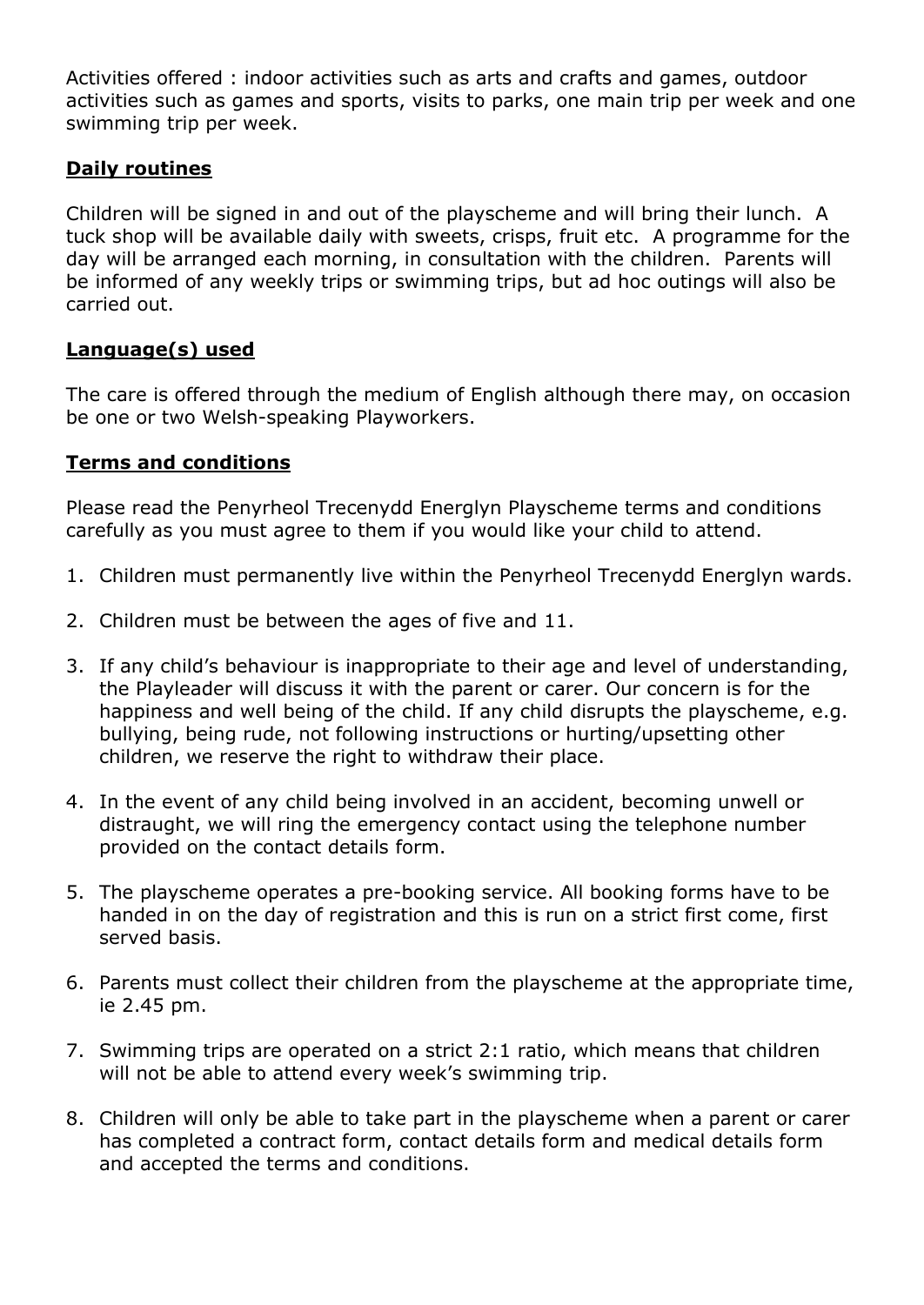## **Admissions policy**

The playscheme is open to all children who live in the Penyrheol, Trecenydd or Energlyn Ward between the ages of 5 and 11.

## **Contact information**

For any concerns/queries please contact : Mrs Helen Treherne, Clerk to the Council, Penyrheol Trecenydd Energlyn Community Council, 1 Lower Brynhyfryd Terrace, Senghenydd, Caerphilly CF83 4GR. Tel : 029 20 830666. E-mail : [ptecommunitycouncil@gmail.com](mailto:ptecommunitycouncil@gmail.com)

## **Arrangements for dealing with complaints and concerns**

Any parent/carer who is uneasy about any aspect of the group's provision should talk over any worries and anxieties with the Senior Playleader.

If there is no satisfactory outcome, or the problem recurs, the parent/carer should contact Mrs Helen Treherne, Clerk to Penyrheol Trecenydd Energlyn Community Council (Registered Person for the playscheme) either in writing or by telephone at Golwg-y-Cwm, 1 Lower Brynhyfryd Terrace, Senghenydd, Caerphilly CF83 4GR. Tel : 029 20830666.

Most problems should be resolved informally at this stage.

Please note that CSSIW no longer acts as a complaints authority. Complaints should go to the Community Council for resolution. However, if there is an issue around the quality of care, then CSSIW may respond by undertaking a focused inspection. The Care and Social Services Inspectorate for Wales(CSSIW), can be contacted as follows : Welsh Government, Rhydycar Business Park, Merthyr Tydfil CF48 1UZ. Tel : 0300 790 0126.

## **Arrangements for dealing with an emergency**

All accidents are recorded in the accident book. The playscheme has a regulation first aid box which is kept with the Senior Playleader at all times. All staff are qualified in Emergency First Aid and hold the appropriate certificate.

Only emergency first aid will be given to an injured child.

The injury will be assessed and if appropriate medical help will be sought. A doctor or an ambulance may be called which may result in the child being taken to hospital for treatment. The child's parent/guardian will be contacted as soon as possible.

## **Quality Assurance**

A system is in place to monitor and improve the quality of the service provided. A report will be published annually, within 28 days of the end of the playscheme and this report will be made available to all interested parties, if requested.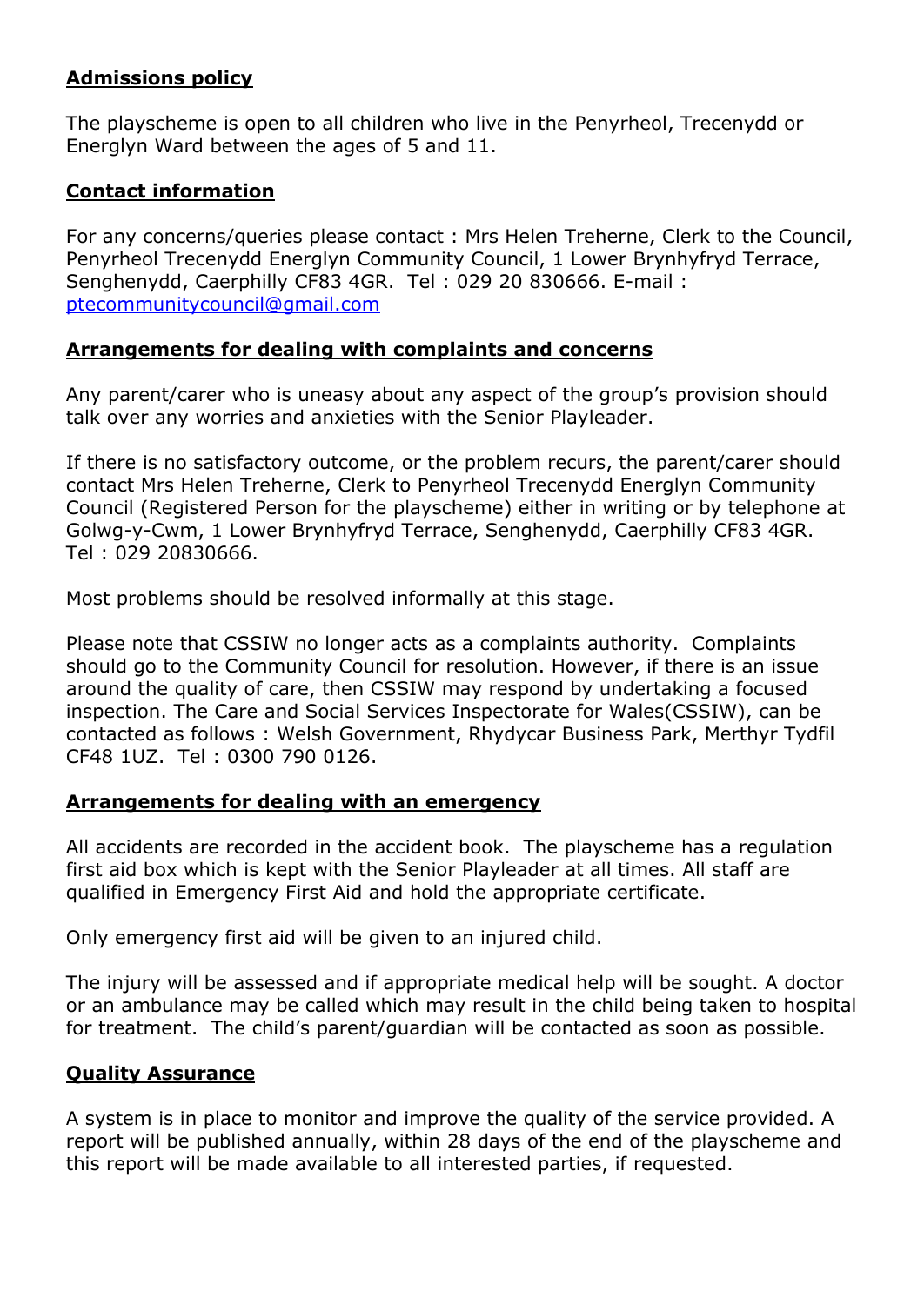#### **Details of arrangements to review the Statement of Purpose and inform CSSIW of changes to the service**

The Statement of Purpose will be reviewed on an annual basis or whenever changes occur during the course of the year.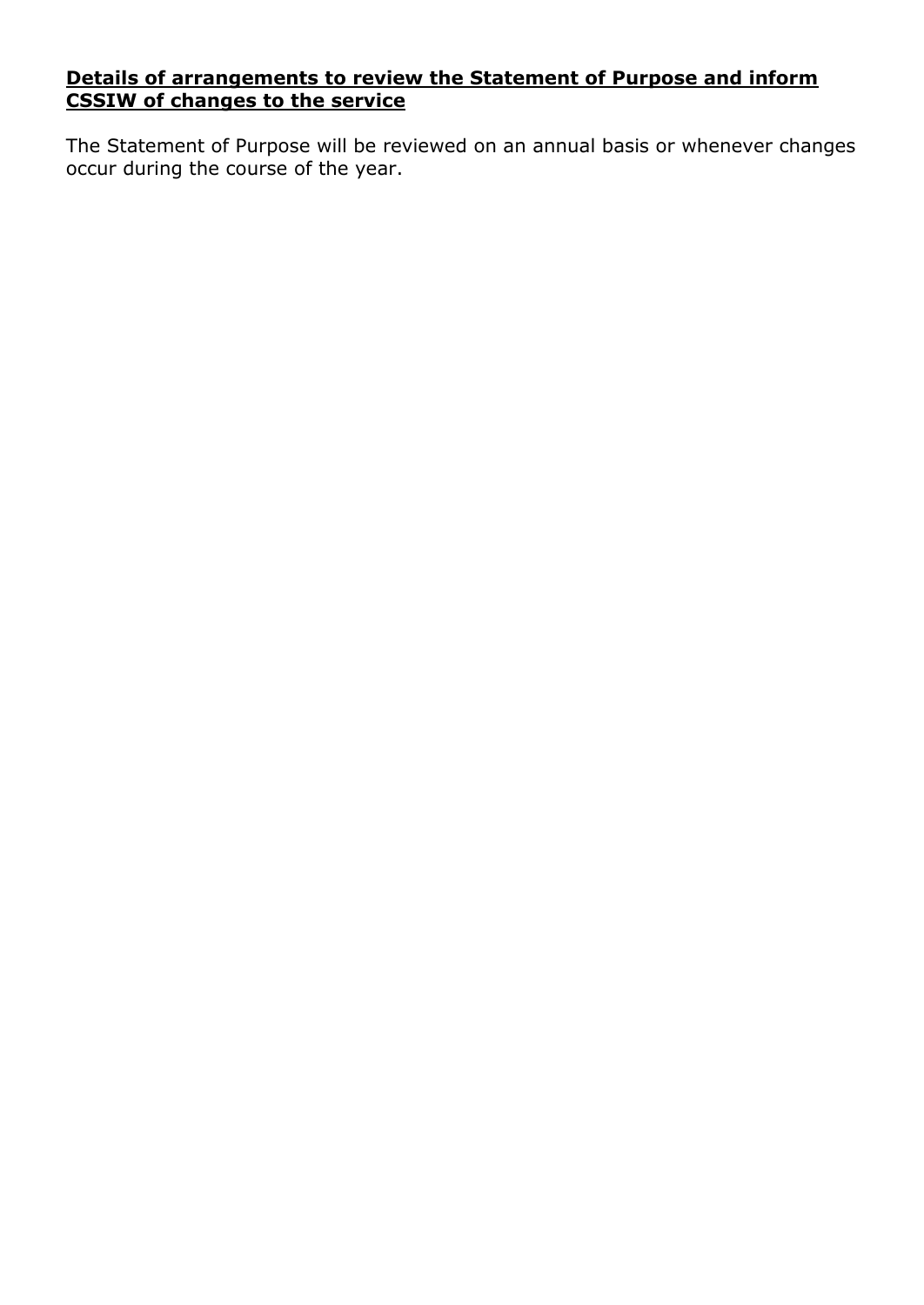## **Summer Playscheme Admission Policy**

- The playscheme provides places for children between the ages of  $5-11$  years old. The child must live within the Community Council's Area.
- There is no admission charge for your child to attend the summer playscheme but you will be required to pay for any possible admission fees during swimming sessions and any entry fees payable whilst on any of the coach trips.
- Places must be booked in advance at the registration sessions on the first Monday at the start of each annual scheme. Registration is on a first-comefirst-served basis and cannot be pre-booked.
- The playscheme is registered to take 30 children under the age of eight. The playscheme will also accommodate more children over the age of eight, up to a total (under eight and over eight) of 60 children. A reserve list will be kept in strict order of application.
- Registration forms and parent/guardian consent forms must be completed before the child will be allowed to attend. All changes (eg address, contact numbers, health condition etc) must be reported immediately in order that records are kept up to date.
- Sick children must not be sent to the playscheme. The parent/guardian of any child that appears to be unwell will be contacted in order that they can collect the child.
- The Council has the right to refuse access to any child who causes continuous disruption or upset in the playscheme.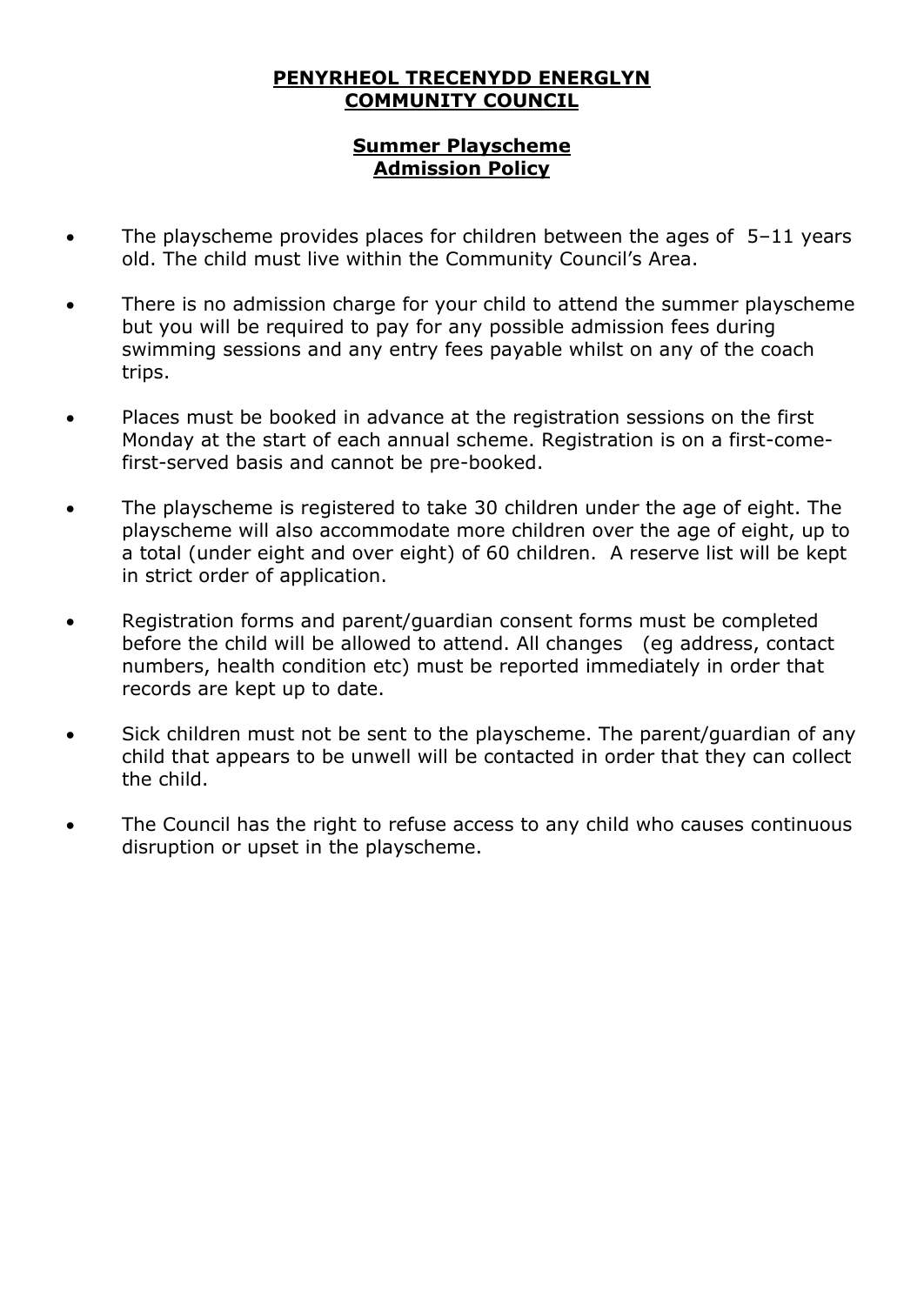#### **Summer Playscheme Accident and Illness Procedure Policy**

Penyrheol Trecenydd Energlyn is committed to dealing efficiently and effectively with illnesses and emergencies that may arise while children are in our care, and helping to keep all playworkers and children safe from infectious and communicable diseases.

Before each playscheme every playworker attends a St John's Ambulance first aid course.

All accidents are recorded in the accident book.

The playscheme has a regulation first aid box which is kept with the Senior Playleader at all times. All staff are qualified in Emergency First Aid and hold the appropriate certificate.

The injury will be assessed and if appropriate medical help will be sought. A doctor or an ambulance may be called which may result in your child being taken to hospital for treatment. The parent/guardian will be contacted as soon as possible.

Any special medical needs of children are recorded and medical form would be taken to the hospital.

When a child has to bring any medication to the playscheme they must be handed over to the Senior Playleader. They must be clearly labelled with the child's name and administering details. They can only be dispensed with the written authority of the child's parent/guardian.

Children with asthma have access to their medication at all times as they know when they need to use it.

If a child is dependent on any medication or drug it is for the parent/guardian to ensure that their child receives the medication at the appropriate time. It is not the responsibility of playscheme staff to administer any drug or medication and no liability can or will be accepted in the event that a child does not receive their medication. Only emergency first aid will be given to an injured child. Only in a medical emergency situation will any medication (such as asthma pump, epi pen etc be administered by a member of staff).

Asprins or paracetamol are never given to children. The parent or guardian will be contacted in the event of injury that requires treatment other than emergency first aid or the child has to be hospitalised.

A First Aid kit will be taken on all off-site visits or outings. This is the responsibility of the Playleader.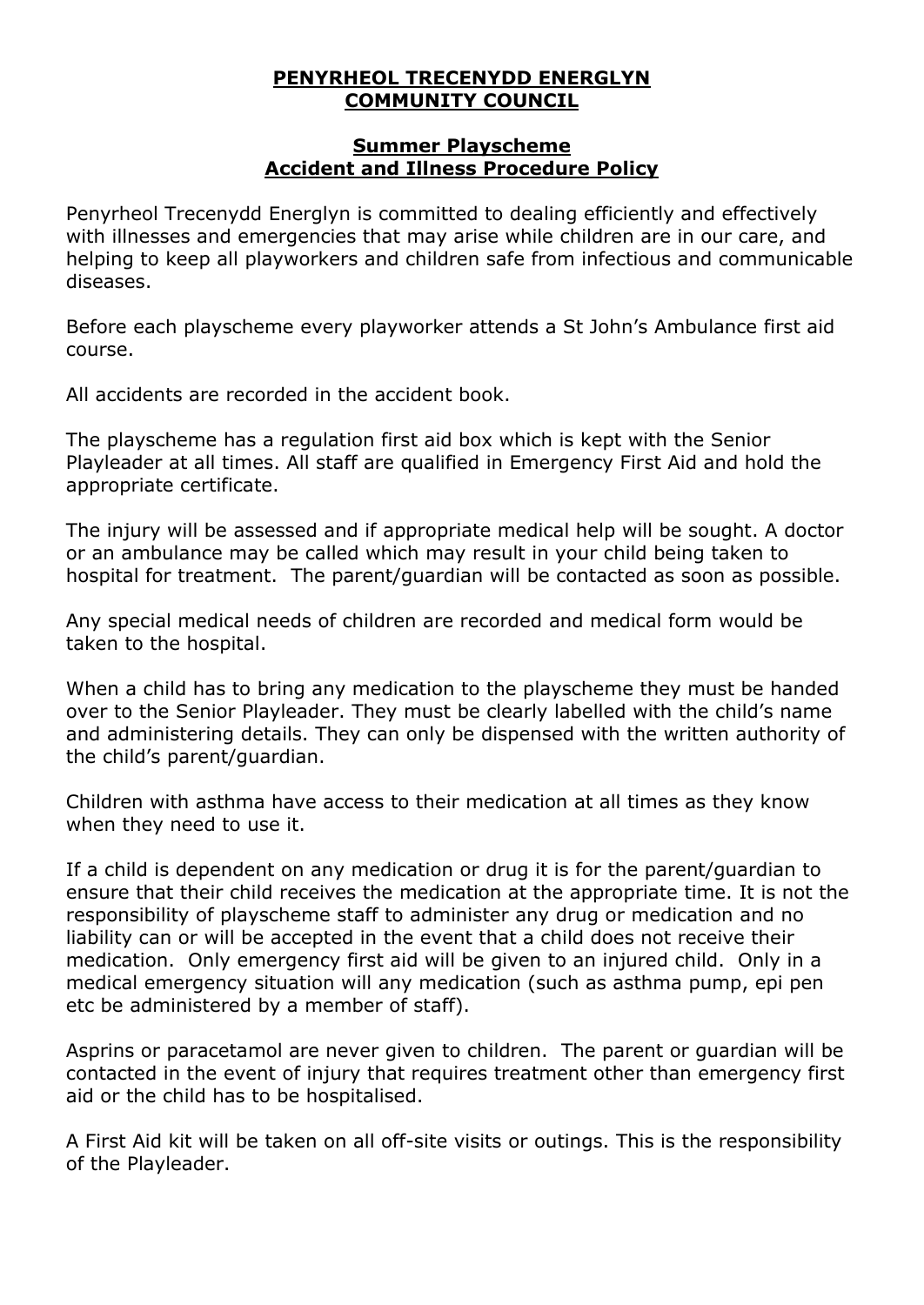All parents must complete and sign the appropriate registration' document, consenting and empowering the playworkers to give permission for emergency medical treatment for their child in the event of a major accident or illness.

A record will be made by the Play Leader of any existing injuries on the 'Existing Injuries' form.

#### Control of illness

There may be occasions when a child is not so ill as to require medical care but nevertheless attending the playscheme would be unsuitable. If a child arrives at the setting and the Playleader does not consider him/her well enough to attend, the parent/carers will be advised accordingly.

We will make every effort to stop the spread of infection within the setting but can only do this with the co-operation of parent/carers.

Here is a list of the most common childhood ailments that are infectious and we have included the recommended exclusion period.

- Coughs, colds and sore throats we appreciate that children often pick up cold viruses without being ill and accept they do not need to stay away from the setting, however, if they have a raised temperature, continued cough, or are unable to eat, then exclusion will be necessary.
- Any child with sickness or diarrhoea must be kept away from the setting for at least 48 hours after the last episode of sickness and / or diarrhoea
- Conjunctivitis any child with symptoms of conjunctivitis must be kept away until eyes have stopped discharging. Medication is usually necessary.
- Temperatures any child with a raised temperature, even if not accompanied by any other symptoms, should be kept away.

#### Illness - action for staff

- If a child becomes unwell during a session, make them comfortable in a quiet place and keep under observation, noting any changes in condition. Very sick children will not be left unattended. If there is a danger of vomiting, give a bowl or bucket.
- Contact the child's parent/carer and give them precise details of the child's condition. Discuss with them the best course of action, eg. to collect the child.
- Ask the parent/carer to keep them at home until s/he has recovered.
- If a parent/carer says that their child has been unwell but now seems to have recovered, ask for exact details, remind them that our policy is to ask them not to send a child to the setting for 48 hours after the final episode.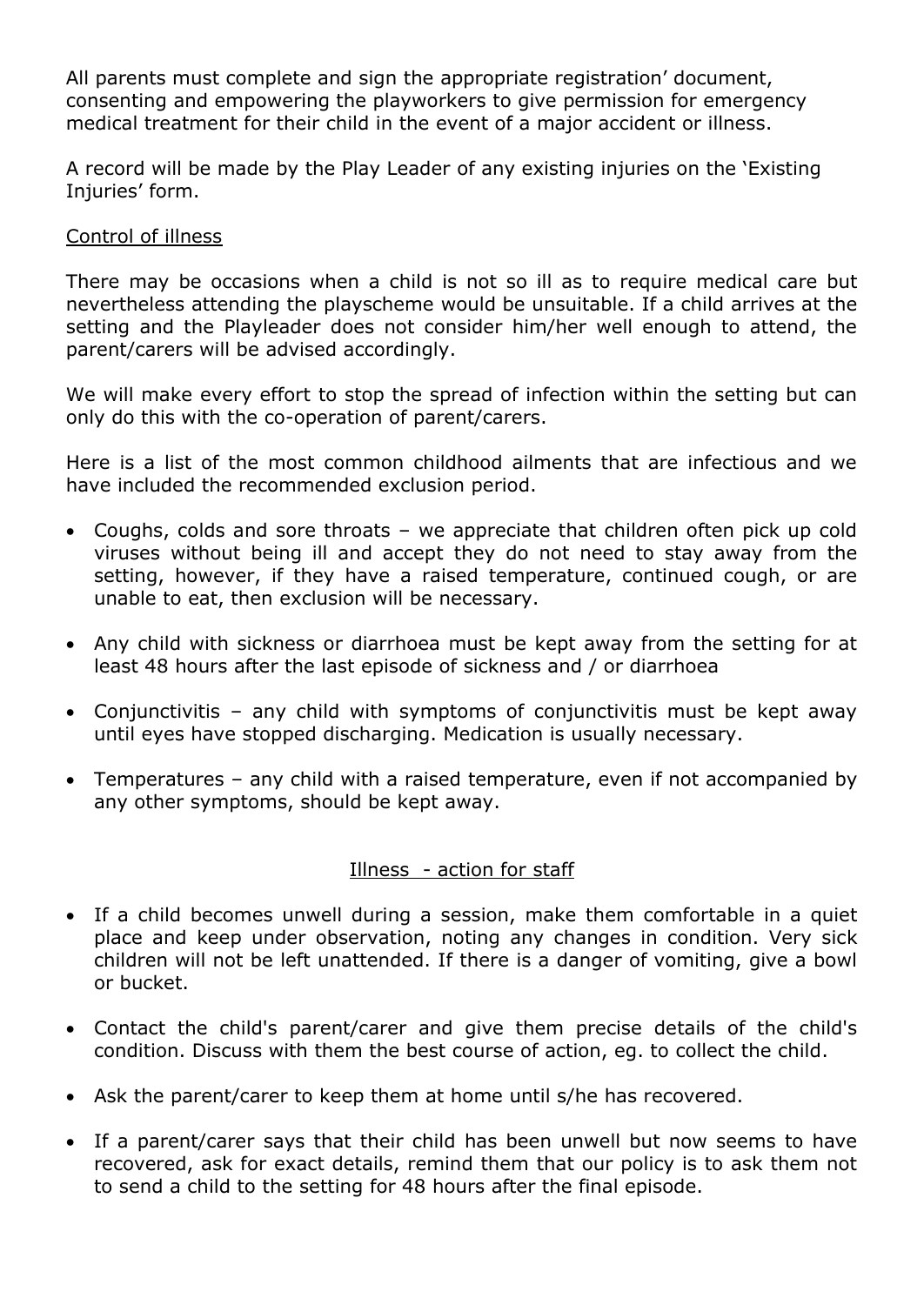#### Serious illness

If a child should suddenly become seriously ill during the duration of the group, we will immediately seek medical attention.

#### Riddor 95

Riddor 95 means the Reporting of Injuries, Diseases and Dangerous Occurrences Regulations 1995, which came into force on April 1st 1996.

Reportable diseases include certain poisonings, some skin diseases, lung diseases, infections such as hepatitis, tuberculosis, anthrax, legionellosis and tetanus.

The following incidents will be reported to Riddor :

Accidents resulting in the death of any person Accidents resulting in serious specified injuries to any person Non-fatal accidents requiring hospital treatment to any person Dangerous occurrences

A record will be kept, which will include the date and method of reporting, the date, time and place of event, the personal details of those involved and a brief description of the nature of the event or disease. This will be reported in the incident book. As well as reporting the outbreak to Riddor, the CSSIW will be notified.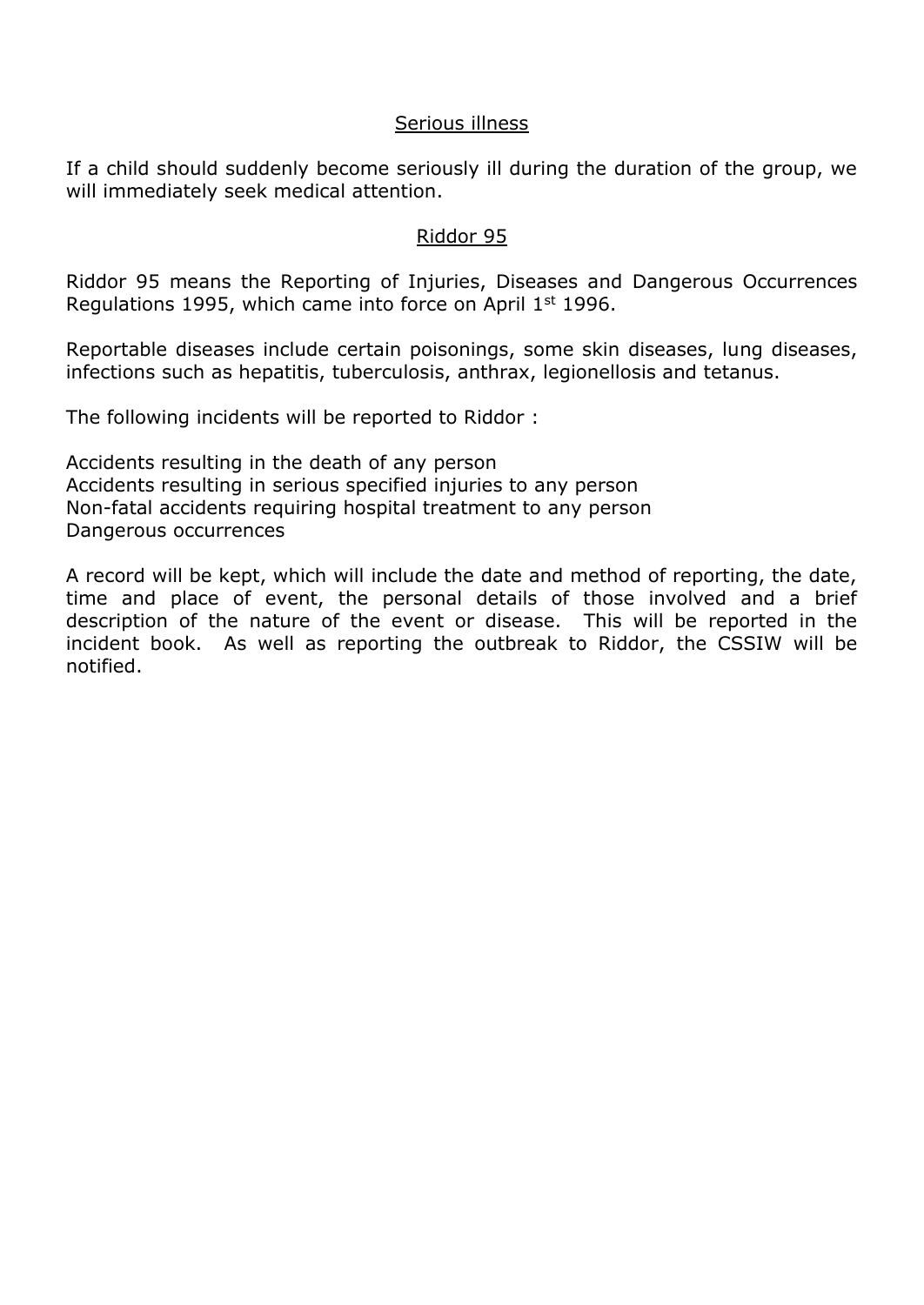#### **Summer Playscheme Medication Policy**

Any special medical needs of children are recorded on the Medication form.

Children with asthma must have access to their medication at all times as they know when they need to use it.

If a child is dependent on any medication or drug it is for the parent/guardian to ensure that their child receives the medication at the appropriate time. It is not the responsibility of playscheme staff to administer any drug or medication and no liability can or will be accepted in the event that a child does not receive their medication.

As this is only a four-week playscheme, no training has been provided by a qualified health professional to administer medication.

## **Aspirin or Paracetamol will never be given to children.**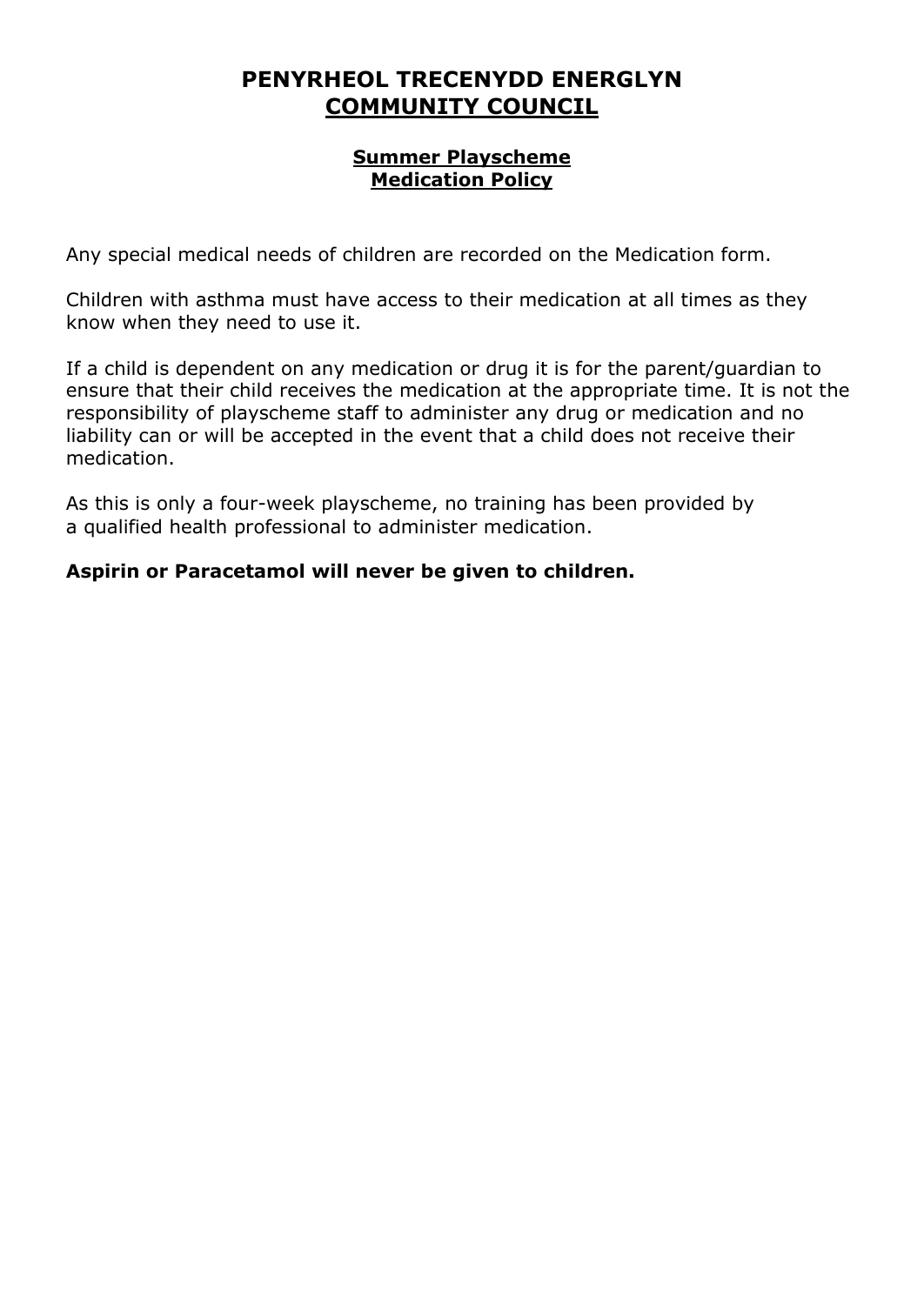#### **Summer Playscheme Behaviour Management Policy**

Positive behaviour is essential to ensure the smooth and safe running of the scheme. The foundation is provided for the development of morals and values whilst advocating acceptable behaviour in children. Deliberate negative behaviour is never acceptable.

Adults involved in the playscheme are aware of their role in promoting acceptable behaviour and will :

- Act as a good role model by showing consideration, respect and good manners to, and for, others, particularly the children
- Provide a social environment where activities are stimulating and appropriate for the developmental stage of the children
- Provide situations where each individual can enjoy freedom without threatening the enjoyment of others
- Understand age/stage appropriate behaviour
- Encourage children to develop self discipline
- Be positive, constructive and fair, rewarding and praising acceptable behaviour with praise, a sticker system, treats etc
- Manage inappropriate behaviour with time out, sanctions, distraction methods and try to redirect children's energies by offering them alternative and positive options. Playworkers will be open in stating and explaining nonnegotiable issues.
- Be able to differentiate between deliberate and accidental occurrences
- Be aware there may be underlying problems when unacceptable behaviour occurs
- Use appropriate language and establish eye contact when talking to the children
- Work with parents and carers to promote and encourage positive behaviour
- Always respect confidentiality
- Not use any form of physical intervention, eg holding or restraint, unless it is necessary to prevent personal injury to the child, other children or an adult, or serious damage to property. Before reaching this stage, staff will have used all possible non-physical actions, such as verbal tone, dialogue and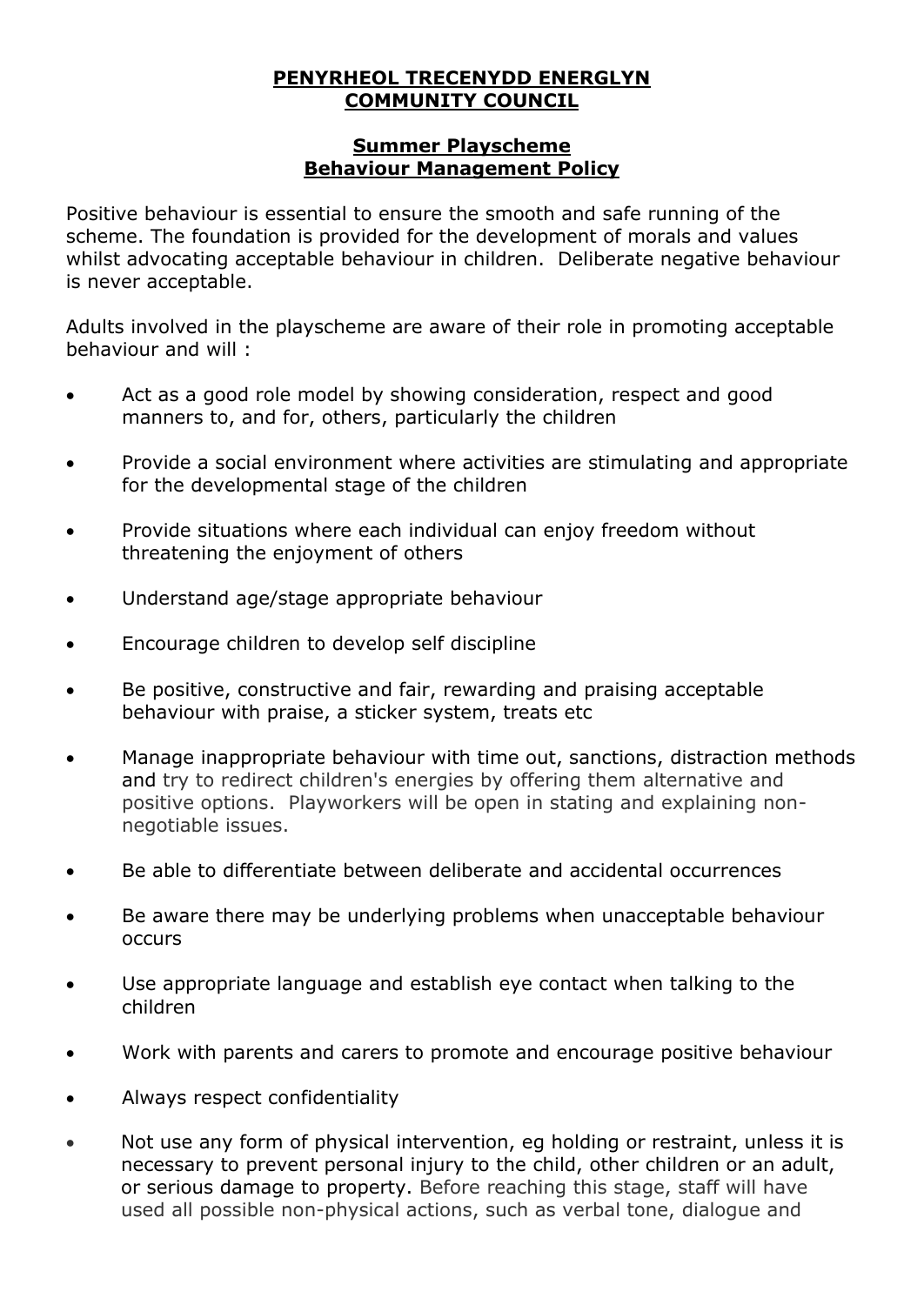diversion, to deal with the behaviour. The child or children concerned will be warned verbally that physical intervention will be used if they do not stop. Any incident is recorded and the parent informed of the incident on the day.

Playworkers will explain to the child why their behaviour is unacceptable and the consequences of any further such incidents. Children will be encouraged to discuss their behaviour, to explain their actions, and helped to develop strategies to avoiding repeat incidents. Details of all warnings, suspensions and exclusions will be recorded and kept on the child's records. Each warning will be discussed with the child concerned and their parents, and wherever possible agreements made between all parties that are fair and reasonable to the situation. Such agreements can include removal of privileges, eg participation in certain activities/off-site trips. Any agreements should reflect the circumstances and be appropriate to the individual concerned, as this can afford the child opportunity to display positive behaviour whilst serving as a motivator to reinforce such. Playworkers will be made aware of any warnings given to a child, and the implications of any agreements made. Penyrheol Trecenydd Energlyn Community Council has the right to temporarily suspend; this includes informing a parent their child must be collected immediately, or permanently exclude a child in the event of persistent and irresolvable unacceptable behaviour.

Staff and children will work together to establish a clear set of 'ground rules' governing all behaviour in the playscheme. These will be periodically reviewed so that children have a say in how the rules of the playscheme operate.

Challenging behaviour will be addressed in a calm but assertive manner. In the first instance, playworkers will try to redirect children's energies by offering them alternative and positive options. Playworkers will be open in stating and explaining non-negotiable issues.

Playscheme ground rules will be clearly displayed so that children, staff and parents are aware of such ground rules.

The playscheme's boundaries will apply equally to all children, staff and parent/carers.

When dealing with challenging behaviour, playworkers will always communicate in a clear, calm and positive manner. For those children who need support in order to behave in an appropriate manner, playworkers will investigate strategies and offer consistent care whilst at the playscheme.

Staff and parent/carers will make every effort to set a positive example to children by behaving in a friendly and tolerant manner themselves, promoting an atmosphere where children and adults respect and value one another.

Playworkers and parent/carers will avoid shouting whilst at playscheme.

Playworkers will facilitate regular and open discussions with children about their behaviour. This will help them to understand the inappropriate aspects of their behaviour and enable them to have their say and be helped to think through the causes and effects of their actions.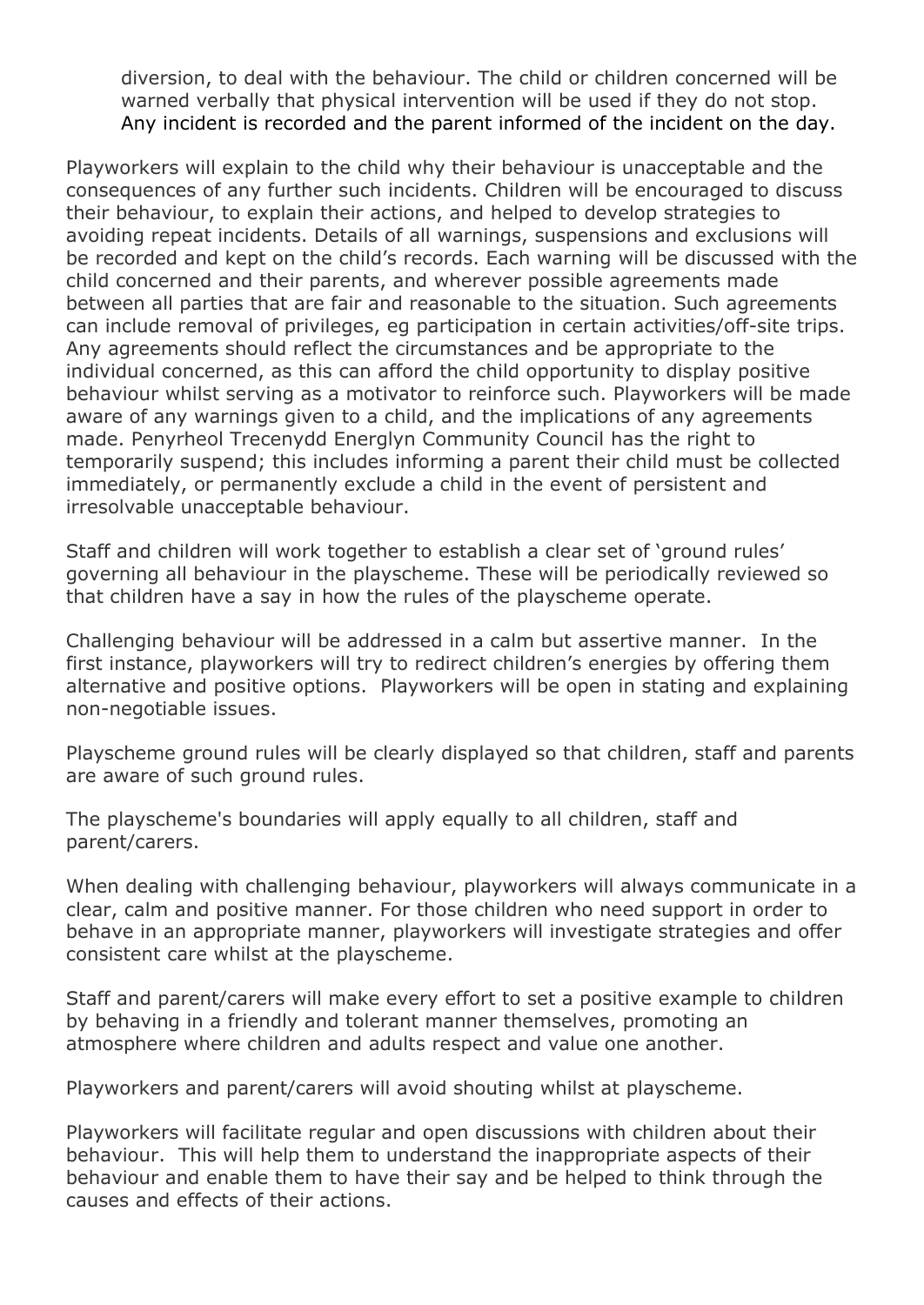Playworkers will work as a team by discussing incidents and resolving to act collectively and consistently.

Playworkers will discuss concerns confidentially with parents/carers at the earliest possible opportunity in an attempt to help identify the causes of inappropriate behaviour and share strategies for dealing with it.

Children who experience bullying, racism or other unacceptable behaviour will be actively encouraged to speak to a member of staff.

Playworkers will encourage and facilitate mediation between children to try to resolve conflicts by discussion and negotiation.

The play space will be well resourced and planned to meet the needs of the children and young people and therefore offering a variety of play opportunities.

'Disengaged' behaviour may indicate that a child is bored, unsettled or unhappy. With sensitive interventions, staff will often be able to reengage a child in purposeful activity.

'Disruptive' behaviour describes behaviour which prevents other children from enjoying themselves. Staff will collectively discuss incidents and agree on the best way to deal with them.

'Unacceptable' behaviour refers to non-negotiable actions and may include discriminatory remarks, violence, bullying or destruction of equipment. Playworkers will be clear that consequences will follow from such behaviour, including in the first instance, temporarily removing a child from the activity session.

When an incident of inappropriate behaviour occurs, playworkers will listen to the child or children concerned and hear their reasons for their actions. Staff will then explain to the child or children what was unacceptable about their behaviour and that such actions have consequences for both themselves and for other people.

Staff will make every attempt to ensure that children understand what is being said to them. Children will always be given the opportunity to make amends for their behaviour and, unless it is judged inappropriate, be able to rejoin the activity. Consideration will be given to the child or young person's individual needs. Every effort will be made to communicate in the most appropriate manner in order to assist in an improvement in behaviours.

In the event that unacceptable behaviour persists, more serious actions may have to be taken. At all times, children will have explained to them the potential consequences of their actions.

It is recognised that an incident of unacceptable behaviour is a stressful situation for staff and children alike. However, staff will be aware that there is also a need to be mindful of confidentiality and will only discuss such incidents on a 'need to know' basis. Where causes of incidents suggest possible abuse, child protection procedures will be followed.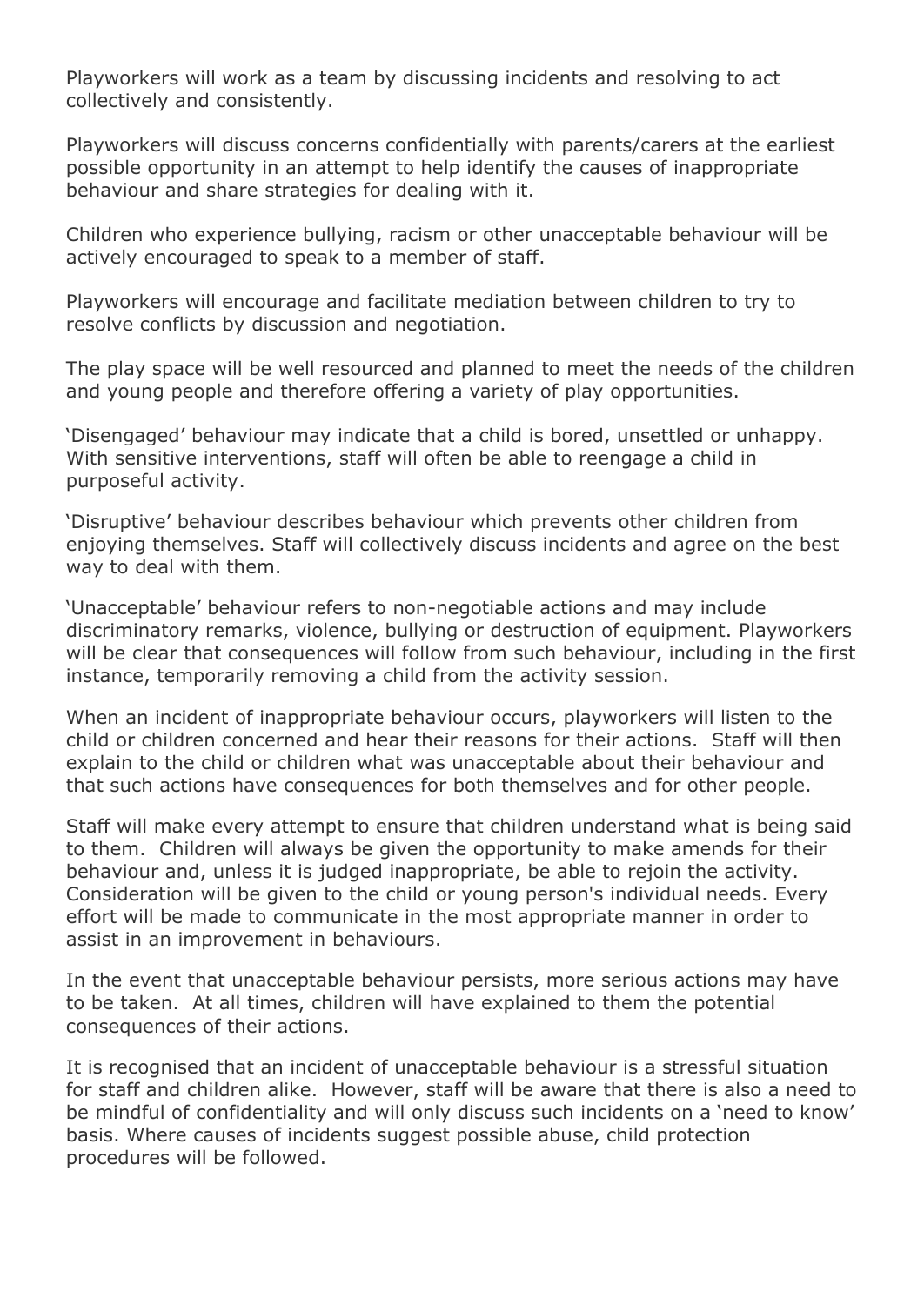The Playleader will have responsibility for behaviour management issues. They have the skills to support any other staff and are able to access expert advice if usual methods are not effective with a particular child*.*

Any information stored on a computer will be password-protected.

Information on children attending the setting will only be shared with parents other than if staff had safe guarding concerns and need to report in line with the Child Protection Policy.

This policy will be kept under review and CSSIW will be notified of any changes within 28 days of it being made.

#### **CHILDREN WILL NEVER BE SMACKED, SHAKEN, HUMILIATED, RIDICULED, THREATENED, LEFT IN ISOLATION OR MADE TO FEEL UNWANTED OR UNDERVALUED**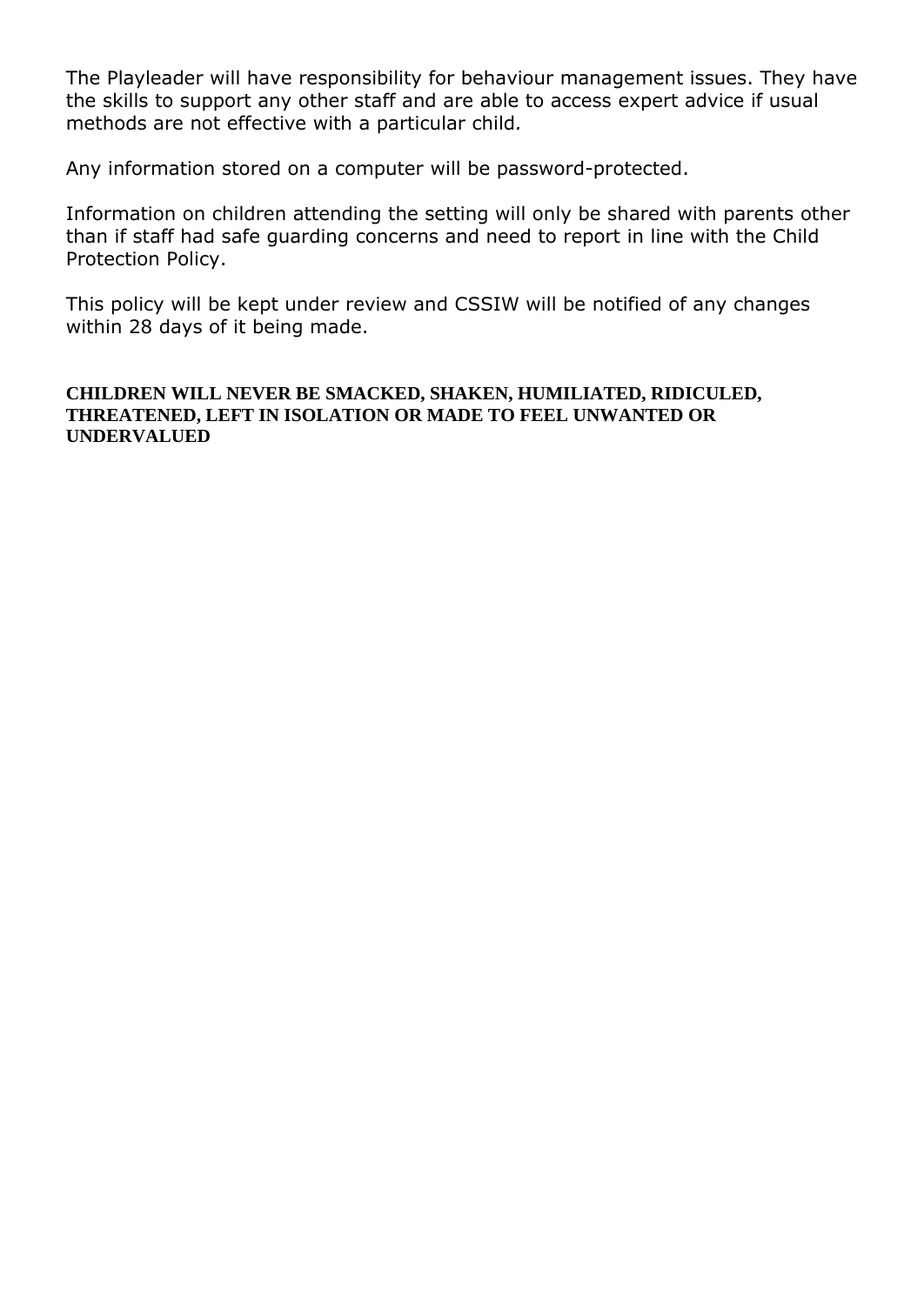#### **Summer Playscheme Bullying Policy**

Bullying is the deliberate hurting, persecuting or intimidating of a weaker person and is completely against the values of the playscheme. Bullying can be physical or psychological and is a matter taken very seriously by the playscheme.

The aim of the Playscheme is to project this anti-bullying message to all:

### *THAT BULLYING IS CRUEL AND MUST BE STOPPED. IF YOU ARE BULLIED IT IS NOT YOUR FAULT. YOU MUST REPORT ANY BULLYING OR ABUSE.*

Parents/guardians are requested to report any concerns to a member of staff as laid down in the Compliment & Complaint Policy.

### **Procedures**

Any member of staff made aware of bullying must give a written report to the Playleader.

A number of strategies may then be followed (a record will be kept at each stage) :

- The children/child involved will be taken aside and spoken to separately.
- A meeting between the bully/bullies and victim/victims to resolve the problem.
- If the bullying reoccurs then the parents of the bully and victim will be informed of the incident and the action to date that the playscheme has taken.
- The playscheme will work in partnership with the parent/guardian to help change the unacceptable behaviour.
- If the bullying continues the offending child will be excluded from the scheme.
- The above procedures also apply to racial harassment.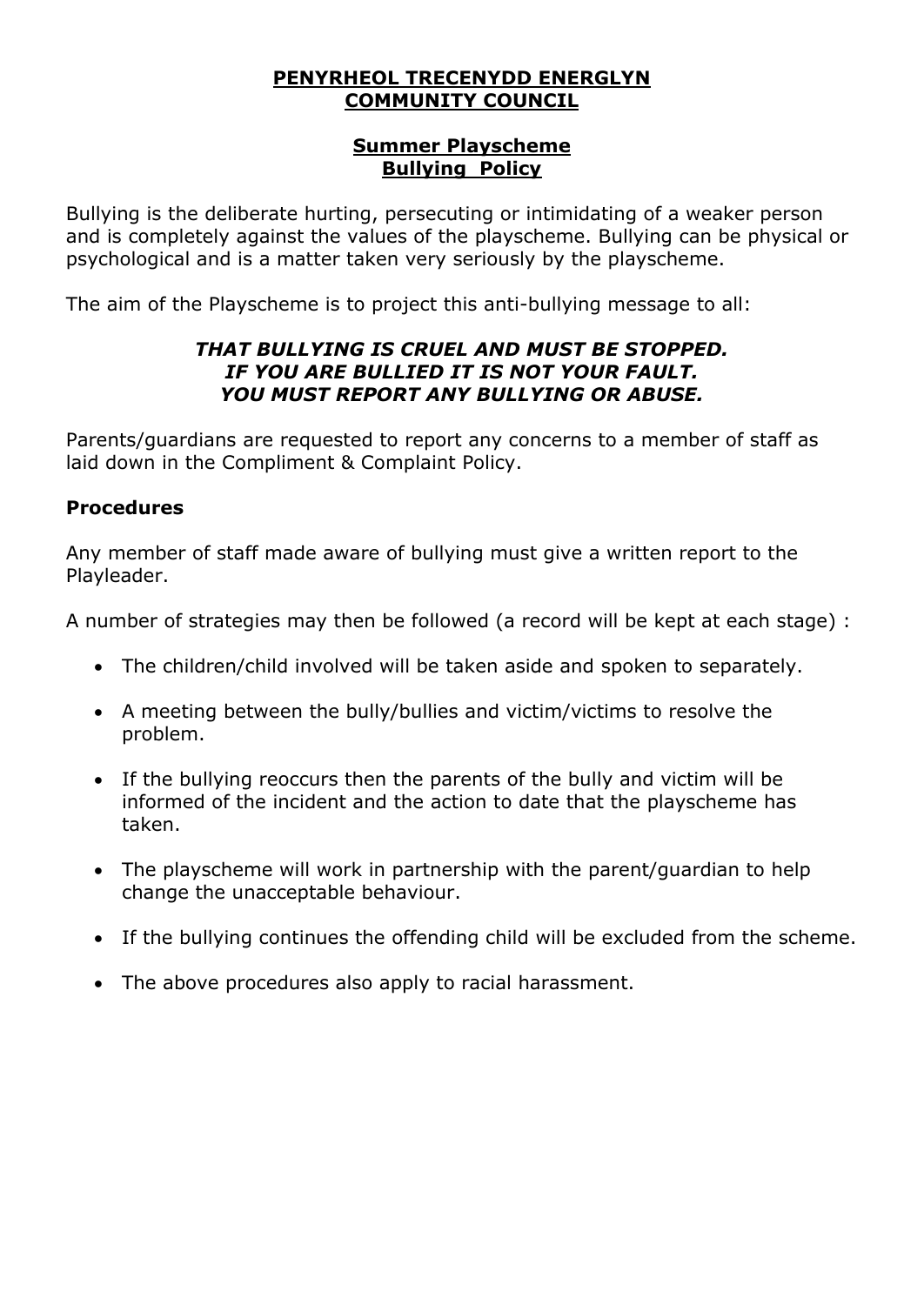#### **Summer Playscheme Child Safeguarding Policy And Procedures**

The scheme will create an environment in which children are safe from harm and abuse, in which the welfare of the children is paramount and any suspicion of abuse is responded to promptly and appropriately.

In order to do this the group will:

- Exclude known abusers;
- Prevent abuse by means of good practice;
- Respond appropriately to suspicion of abuse;
- Keep accurate records.

#### **Exclude Known Abusers**

It will be made clear to applicants for posts within the scheme, that they will be asked to give their permission for checks to be made for by the Criminal Records Bureau.

All applicants for work within the playscheme will be interviewed before appointment and asked to provide at least one reference from someone who has experience of their work with children. All references will be followed up.

## **Prevent Abuse by Means of Good Practice**

Children will be supervised at all times by a responsible adult.

Adults who have not been registered as *'fit'* persons will not take children unaccompanied to the toilet. (A 'fit' person is one who has had checks made for criminal records and references and been cleared/passed).

There are no circumstances in which the children will be punished by smacking, slapping, or shaking. Neither will humiliating and/or frightening methods of punishment be used.

## **Children will not be left alone with visitors to the group**

If stipulated by parent/carer, children will only be collected from the scheme by an authorised adult whose details are held by the scheme. The group can only prevent an estranged parent from collecting a child where a Court Order has been issued. A copy of this order must be given to the Senior Playleader for reference. Any other persons who may be asked to collect a child in the case of unforeseen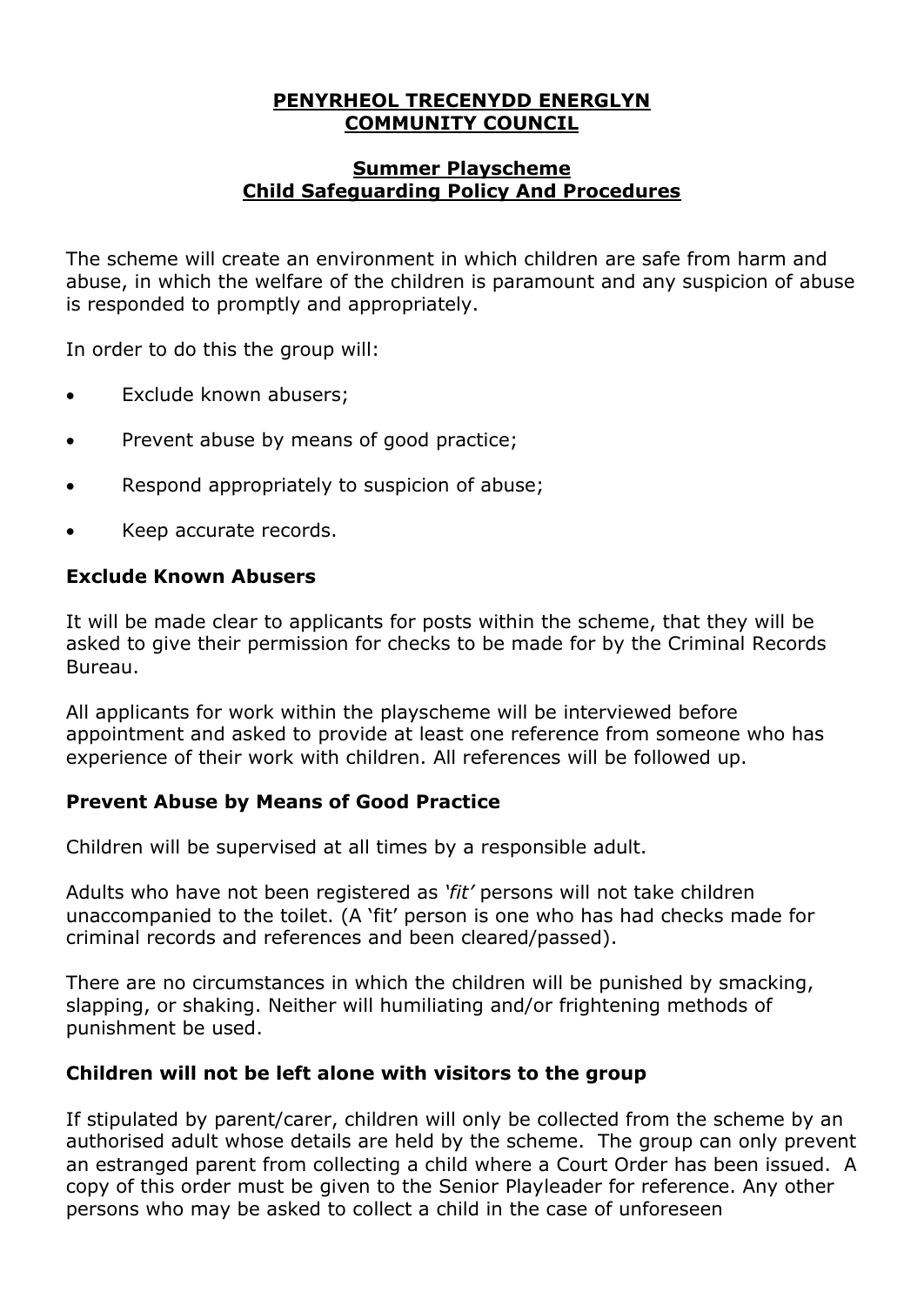circumstances must make themselves known to the Playleader before the session ends. The parent/carer must ensure that the scheme has been informed of the change before the end of the session so that arrangements can be made for the identification of the new person.

The Senior Playleader will hold regular meetings with all staff and volunteers working in the group to facilitate the raising of any concerns.

## **Respond Appropriately to Suspicion of Abuse**

Changes in a child's behaviour or injuries will be investigated.

Parents will normally be the first point of contact.

If there are grounds for suspecting abuse, these will be referred to the Contact and Referral Team of Caerphilly County Borough Council on 0808 100 1727, Unit 3, Foxes Lane, Oakdale Business Park, Oakdale, Blackwood NP12 4AB.

In an emergency outside normal office hours, the [Emergency Duty Team](http://www.caerphilly.gov.uk/site.aspx?s=kcMnpkpDDtMG8JxU6n/b+2HXaZIu1iHiqXBOjULFFQ0Xd4Q35tNRhQ==) can be contacted on 0800 3284432, or the Police by dialling 999 and also the Care and Social Services Inspectorate for Wales (CSSIW).

All such suspicions/investigations/referrals will be kept confidential and shared only with those who need to know. These would usually be a member of staff, the Playleader and Clerk to the Council (Registered Person).

## **Keep Accurate Records**

Whenever worrying changes are observed in a child's behaviour or physical condition, or if there is an injury, a confidential record should be set up. The record will include (in addition to the child's name, address, age and date) observations of the child's behaviour/appearance, without comment or interpretation. Exact words spoken by the child may also be recorded, timed, dated, and signed by the recorder.

Such records will be kept confidential and should not be accessible to anyone in the group other than the Playleader, Clerk to the Council (Registered Person) and other members of staff, as appropriate.

Existing injuries to children will be recorded and parents asked to sign the record to acknowledge the entry.

Abuse can take many forms, but they are usually divided into four categories (please see Appendix 1):

- 1. Physical Abuse
- 2. Neglect
- 3. Sexual Abuse
- 4. Emotional Abuse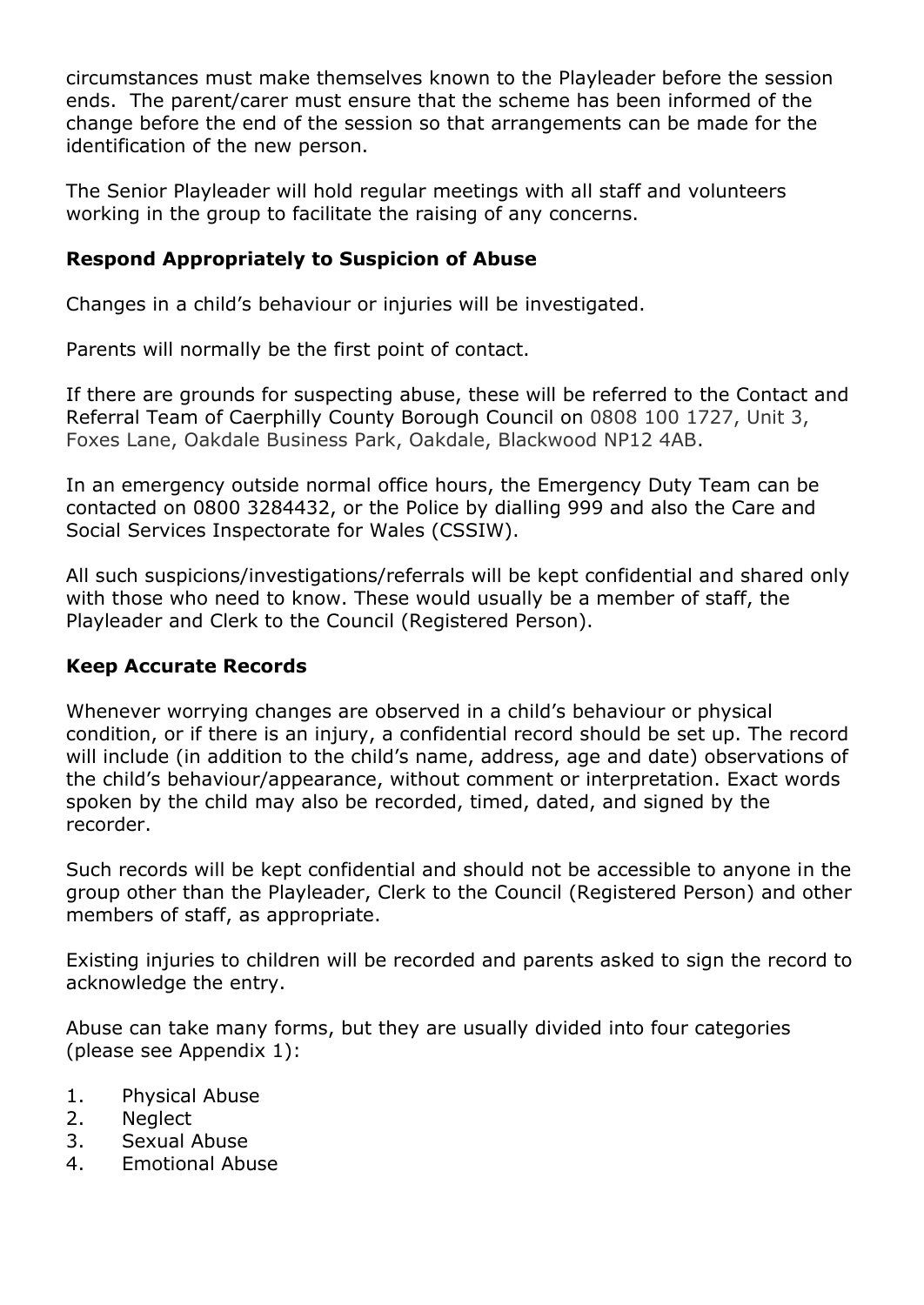## **PREVENT DUTY**

From 1st July 2015 all schools, registered early years childcare providers and registered later years childcare providers are subject to a duty under section 26 of the Counter-Terrorism and Security Act 2015, in the exercise of their functions, to have due regard to the need to prevent people from being drawn into terrorism.

This duty is known as the Prevent duty. Penyrheol Trecenydd Energlyn Community Council takes Safeguarding very seriously and in order to ensure that we adhere to and achieve the Prevent duty we will:

- \* Provide staff with information to identify children who may be at risk of radicalisation.
- \* Value all the children and their families equally
- \* Assist and advise families who raise concerns with us. It is important to assist and advise families who raise concerns and be able to point them to the right support mechanisms.
- \* Promote the development of positive attitudes and behaviours to all people, whether they are different from or similar to themselves
- \* Have a commitment to challenging prejudice
- \* Report any concerns about children, staff or families to the relevant authorities
- \* Ensure that our Play Leaders and Playworkers undertake Prevent awareness training

## **WHAT TO DO IF YOU SUSPECT THAT CHILDREN ARE AT THE RISK OF RADICALISATION?**

Follow the setting's normal safeguarding procedures, including discussing with the Play Leader and, where deemed necessary, with children's Social Care. In Prevent priority areas, the local authority will have a Prevent lead who can also provide support. The Safeguarding Lead can also contact the local police force or dial 101 (the non-emergency number). They will then talk in confidence about the concerns and help to access support and advice. The Department for Education has dedicated a telephone helpline (020 7340 7264) to enable staff to raise concerns relating to extremism directly. Concerns can also be raised by email to counter.extremism@education.gsi.gov.uk. Channel Programme 020 7340 7264 to report any concerns.

## **EQUAL OPPORTUNITIES AND BRITISH VALUES**

We will ensure that our service is fully inclusive in meeting the needs of all children, particularly those that arise from their ethnic heritage, social and economic background, gender, ability or disability. Our setting is committed to antidiscriminatory practice to promote equality of opportunity and valuing diversity for all children and families. In accordance with DfE requirements we also promote the fundamental British Values of democracy, the rule of law, individual liberty and mutual respect and tolerance of those with different faiths and beliefs.

Further information on the safeguarding of children can be found on the Local Safeguarding Children Board (LSCB) website and Gwent Safeguarding website: [http://www.sewsc.org.uk.](http://www.sewsc.org.uk/) This policy has been compiled by taking into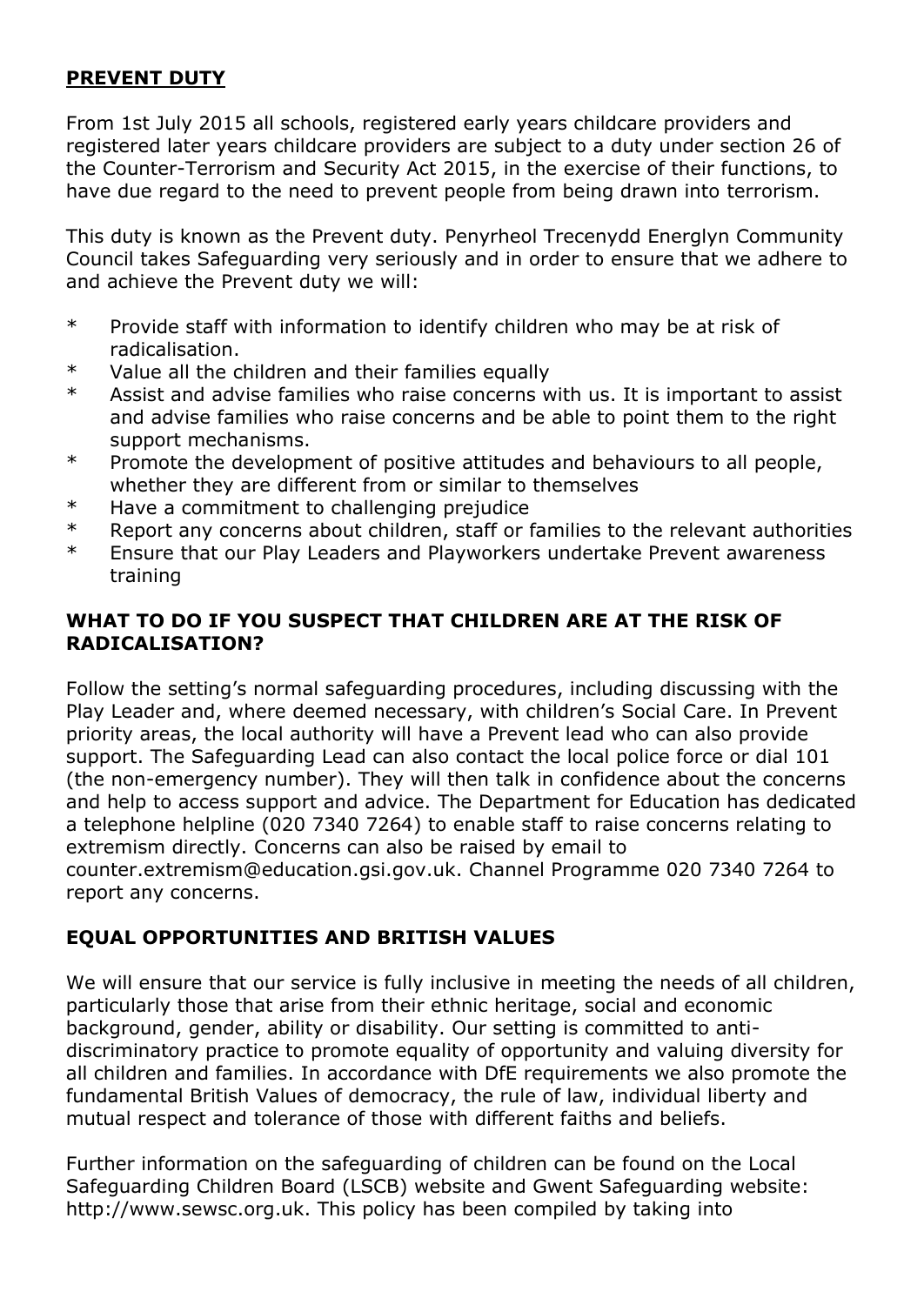consideration the All Wales Child Protection Procedures and Welsh Government's statutory guidance on safeguarding children under the Social Services and Wellbeing (Wales) Act 2014.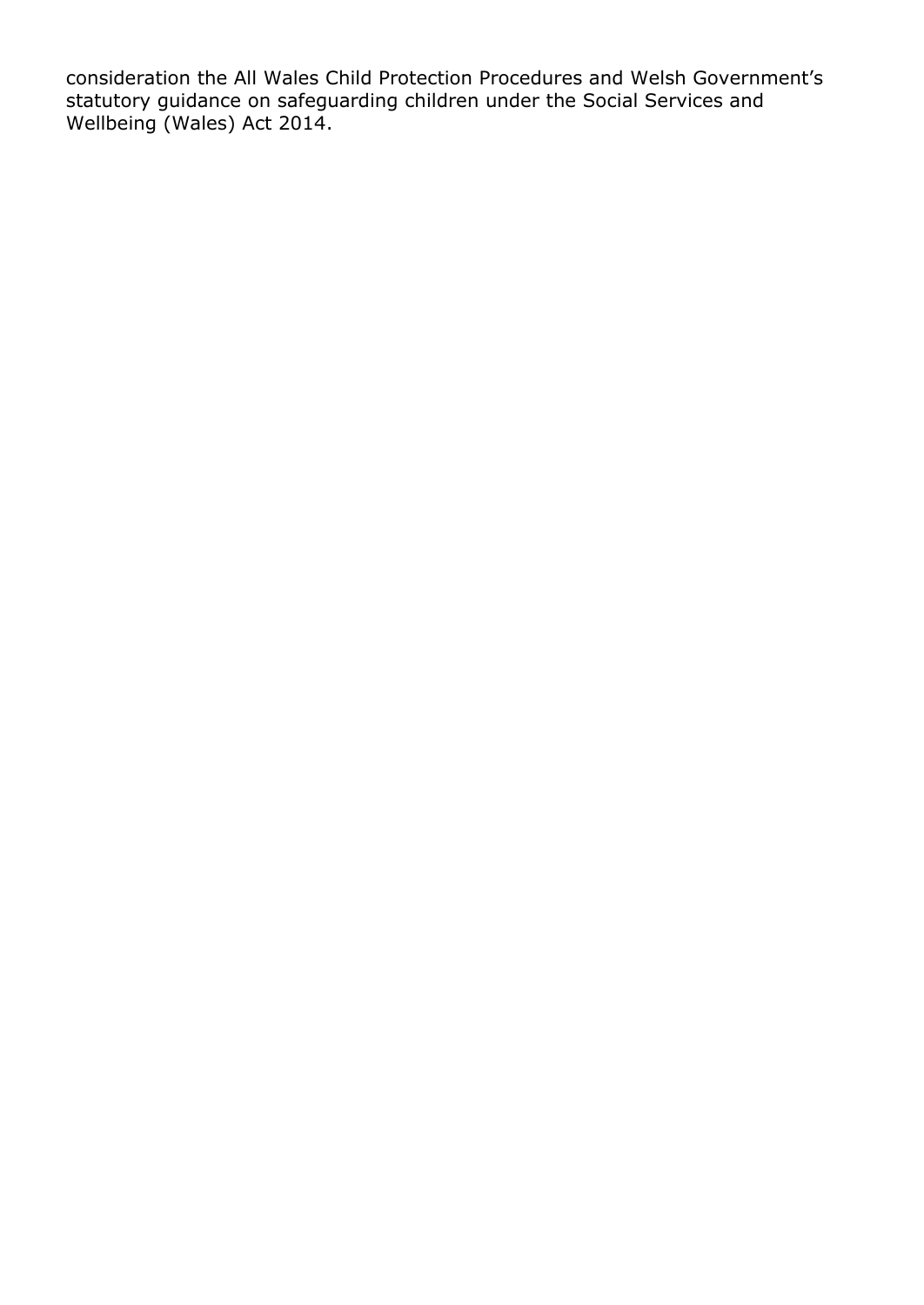## **Safeguarding Appendix 1**

1. **Physical Abuse** can range from over-chastisement, slapping with the hand, a belt, a stick or other object to shaking, punching or throwing a child across the room.

*Physical* indicators can include :

- Unexplained bruises/welts/lacerations/abrasions.
- Unexplained burns.
- Unexplained fractures.

*Behavioural* indicators can include :

- Flinching when approached or touched.
- Reluctance to change clothes for activities.
- Wary of adult contacts.
- Difficult to comfort.
- Apprehension when other children cry.
- Crying/irritability.
- Frightened of parents.
- Behavioural extremes-aggressiveness, withdrawal, impulsiveness.
- Regression to childlike behaviour.
- Apathy.
- Depression.
- Poor peer relationships.
- Panics in response to pain.
- **2. Neglect** can range from ignoring a child's developmental needs to not feeding or clothing him/her adequately and not properly supervising him/her.

*Physical* indicators can include :

- Consistent hunger.
- Poor hygiene.
- Inappropriate dress.
- Consistent lack of supervision, especially in dangerous activities for long periods.
- Unattended physical problems or medical needs.
- Abandonment.

*Behavioural* indicators can include :

- Begging.
- Stealing food.
- Constant fatigue, Listlessness.
- Poor relationship with care giver.
- Frequent delays in picking child up from activities.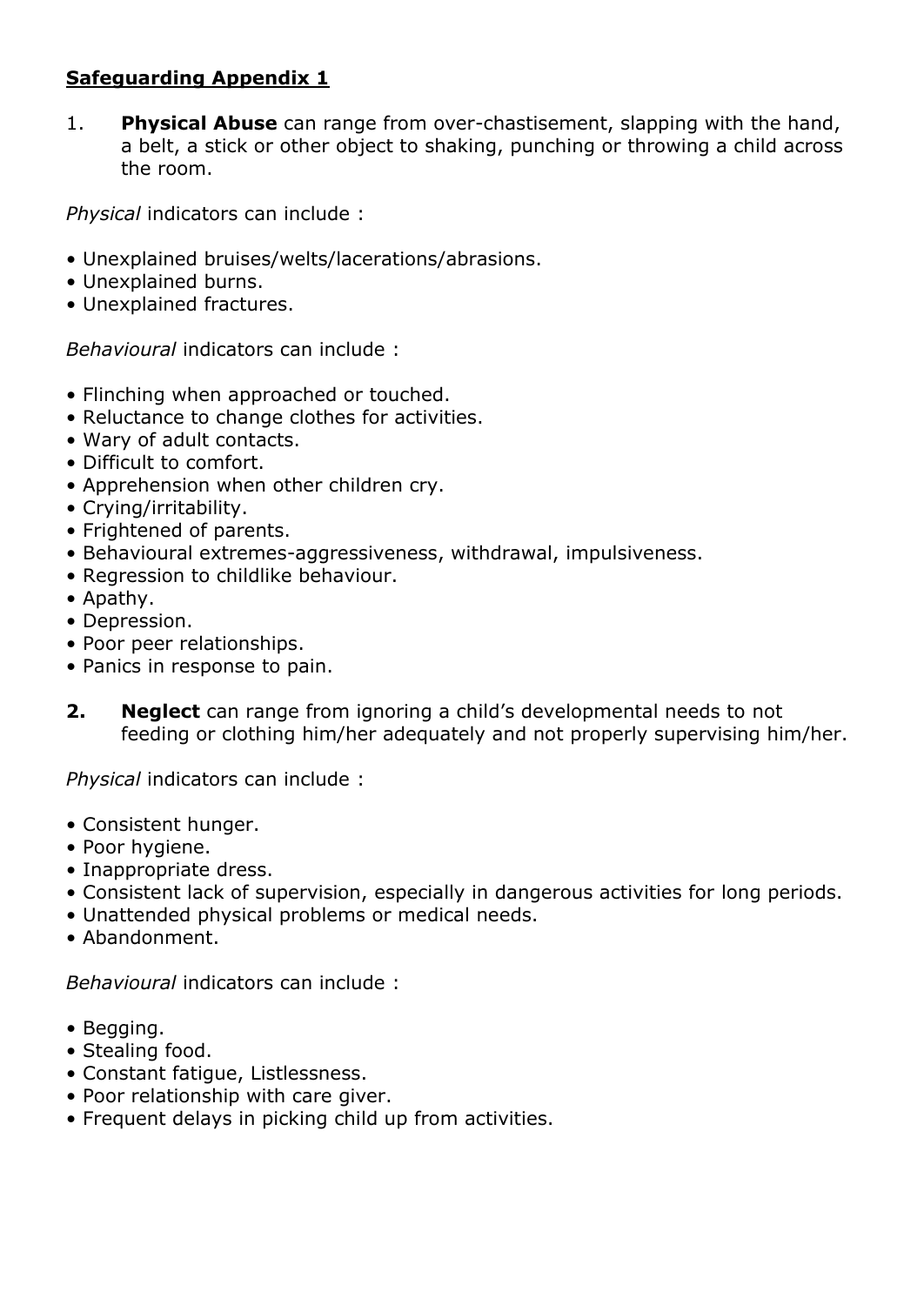3. **Sexual Abuse** is involving a child or adolescent in sexual activities that she/he does not understand, cannot give consent to and which are not acceptable by our society.

*Physical* indicators can include:

- Difficulty in walking, sitting down.
- Stained or bloody underclothing.
- Pain or itching in genital area.
- Bruising, bleeding, injury to external genitalia, vaginal and/or anal areas.
- Vaginal discharge.
- Bed wetting.
- Excessive crying.
- Sickness.

*Behavioural* indicators can include:

- Inappropriate sexual behaviour or knowledge for the child's age.
- Promiscuity.
- Sudden changes in behaviour.
- Running away from home.
- Wary of adults.
- Feeling different from other children.
- Unusual avoidance of touch.
- Reporting of assault.
- Substance abuse [eg glue sniffing].
- Emotional withdrawal through lack of trust in adults.
- Over compliance with requests from others.
- Frequent complaints on unexplained abdominal pains.
- Eating problems.
- Sleeping disturbances.
- Poor peer relationships.
- Possessing money or "gifts" that cannot be adequately accounted for.
- Inappropriately sexually explicit drawing or stories.
- 4. **Emotional Abuse** ranges from rejecting a child, refusing to show a child love or affection, or making a child unhappy by continually belittling her/him or verbally abusing him/her.

*Physical* indicators can include :

- Failure to thrive.
- Delays in physical development or progress.

*Behavioural* indicators can include :

- Sucking, biting, rocking.
- Anti-social destructive.
- Sleeping disorders, inhibition of play.
- Compliant, passive, aggressive, demanding.
- Impairment of intellectual emotional, social or behavioural development.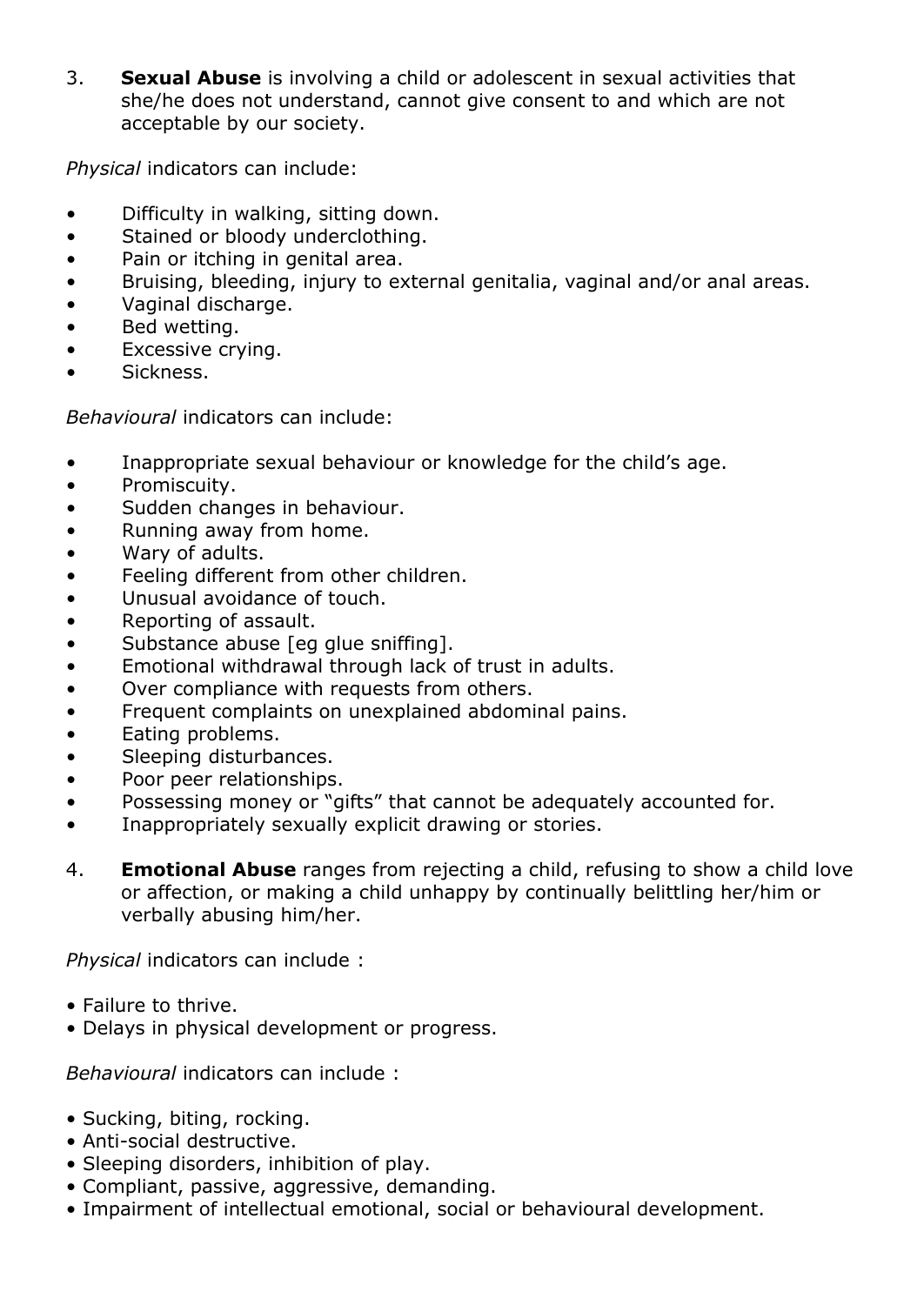#### **Summer Playscheme Collection Policy**

All children must be collected promptly from the playscheme at the end of each session.

Only persons named on the registration forms may collect the child unless otherwise stated via letter.

If the child is not collected within fifteen minutes of the close of the session the emergency contact number, stated on the registration form, will be contacted.

If no contact can be made, the Social Services Department of Caerphilly County Borough, or the Police will be advised.

If a parent/guardian is continually late collecting their child it could lead to exclusion from the playscheme.

No child will ever be left unsupervised by the Playworkers if a parent/guardian does not turn up for whatever reason.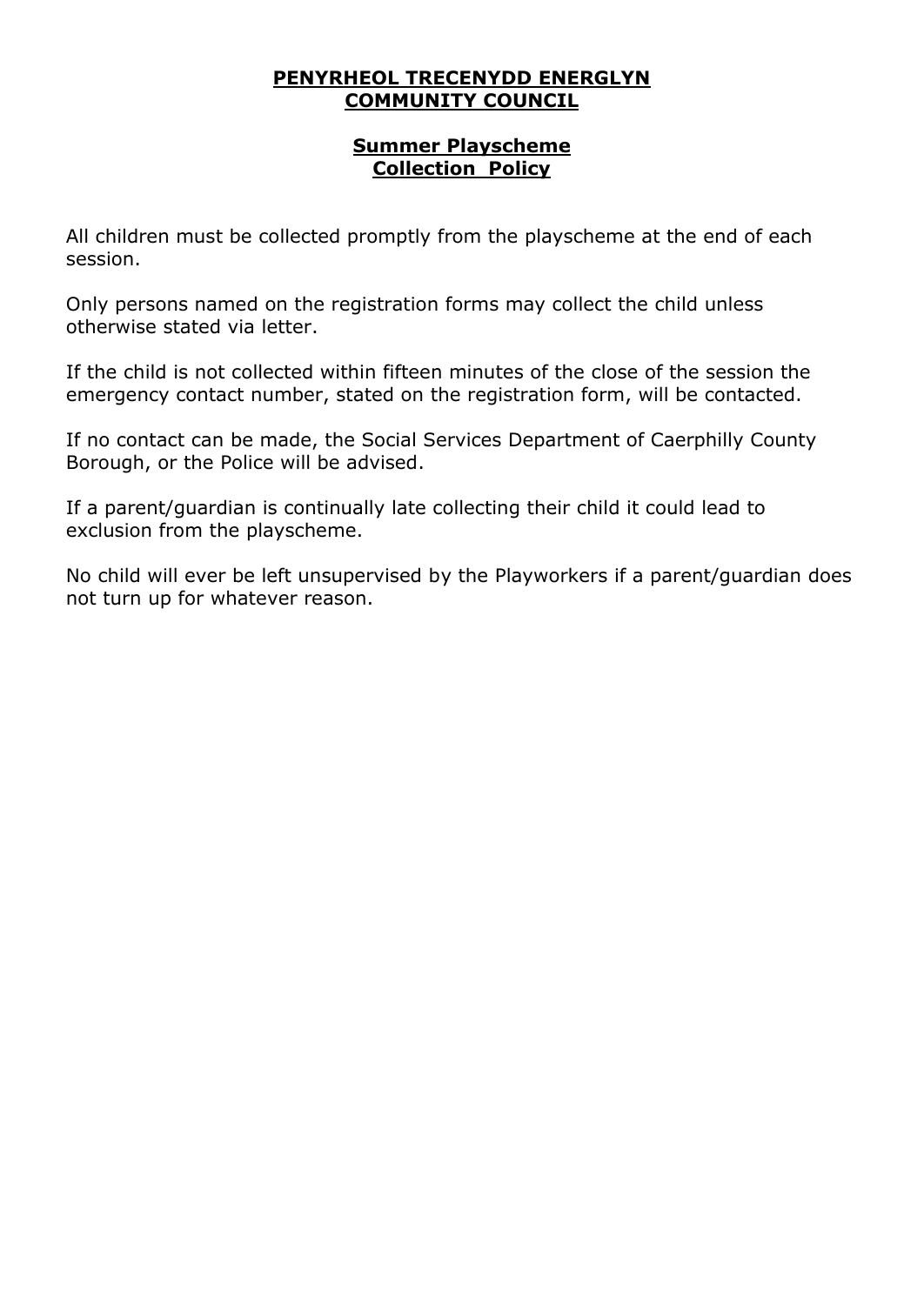#### **Summer Playscheme Compliments and Complaints Policy**

Penyrheol and Trecenydd Playcheme offers a warm welcome to all children and families and by working in partnership with parents/carers provides a warm, caring environment, where children can learn and develop as they play.

Suggestions on how to improve the provision in the scheme are welcomed.

Parents/carers and children are entitled to expect courtesy and prompt attention to their concerns and wishes.

## **Making Concerns Known**

Any parent/carer who is uneasy about any aspect of the group's provision should talk over any worries and anxieties with the Senior Playleader. The Playleader will communicate a detailed response, including any actions to be taken, to both the Clerk and the parents concerned within five working days.

The Playleader may arrange to meet the child and parent and any other relevant individuals, to discuss the complaint and his/her response to it. The Playleader will judge if it is best for all parties to meet together or if individual meetings are more appropriate.

Either party may need to consider consulting an external mediator who is acceptable to both parties and will offer support and advice. Any mediator must ensure discussions are kept confidential.

A formal response to the complaint will be sent to the child, parent or staff member concerned and copied to all relevant members of staff if appropriate. The response will include recommendations for dealing with the complaint and for any amendments to the Penyrheol Trecenydd Energlyn Playscheme policies or procedures emerging from the investigation.

If there is no satisfactory outcome, or the problem recurs, the parent/carer should :

• Contact Mrs Helen Treherne, Clerk to Penyrheol Trecenydd Energlyn Community Council ( Registered Person for the Schemes) either in writing or by telephone at Golwg-y-Cwm, Lower Brynhyfryd Terrace, Senghenydd, Caerphilly CF83 4GR. Tel : 029 20830666.

Most problems should be resolved informally at this stage. The complainant will be notified, in writing, of the outcome of the investigation within 14 days of receiving the complaint. With the agreement of the complainant, the period for resolution may be extended by up to a further 14 days, if necessary.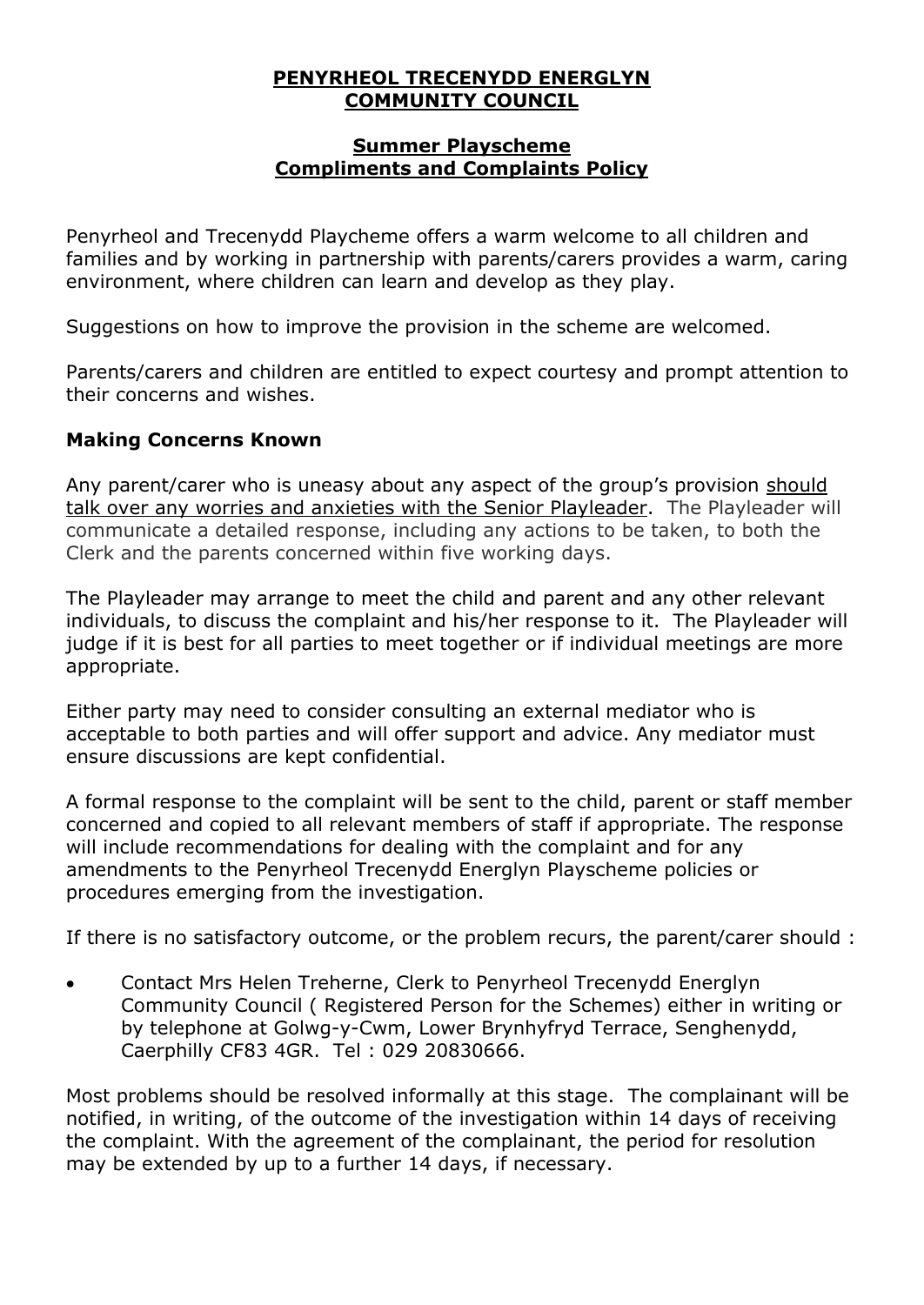If a serious complaint is received which requires external intervention, eg a safeguarding children issue, the Playleader and/or Clerk will suspend all dialogue and internal investigation, contact the appropriate external agency (eg Social Services, Police etc) and await further instructions from the said external agency.

Please note that CSSIW no longer acts as a complaints authority. Complaints should go to the Community Council for resolution. However if there is an issue around the quality of care, then CSSIW may respond by undertaking a focused inspection. The Care and Social Services Inspectorate for Wales(CSSIW), can be contacted as follows : Welsh Government, Rhydycar Business Park, Merthyr Tydfil CF48 1UZ. Tel : 0300 790 0126.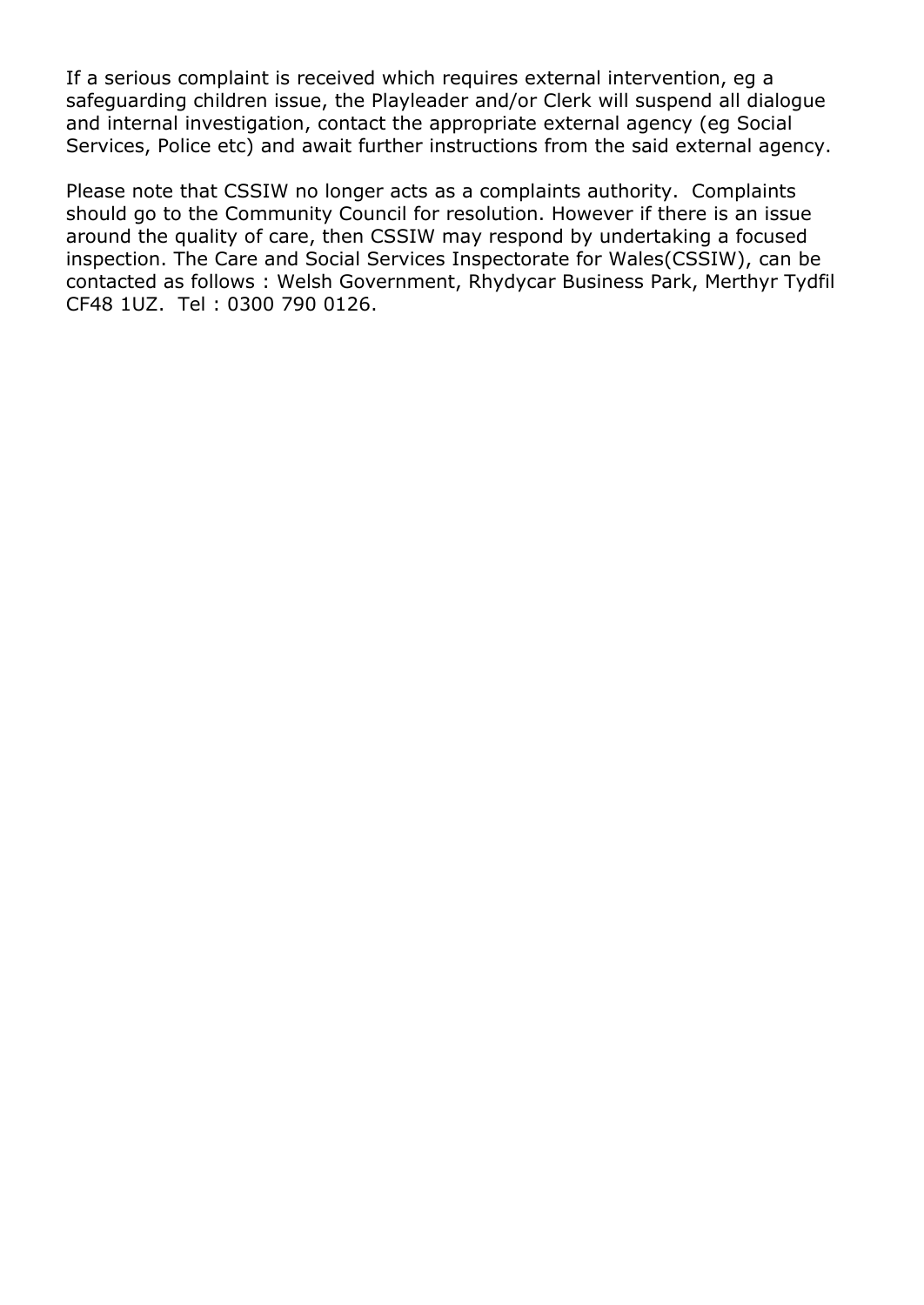#### **Summer Playschemes Confidentiality Policy**

The playscheme's work with children and families will sometimes bring us into contact with confidential information

To ensure that all who use, and work in, the group can do so in confidence, confidentiality will be respected in the following ways:

- Parents/carers will have ready access to any files and records of their own children but will not have access to information about any other children
- Staff should not discuss individual children, other than for purposes of curriculum planning/group management with anyone other than the parents/carers of that child without their permission
- Information given by parents/carers to the Playleader/member of staff should not be passed to other adults without permission
- Any anxieties/evidence relating to a child's personal safety should be kept in a confidential file and should not be shared within the group except with the staff and the Clerk to the Council (Registered Person)
- Issues to do with the employment of staff should remain confidential to the Community Council
- No personal details are stored on a computer
- Information on children attending the playscheme will only be shared with parents, other than if staff have safeguarding concerns and need to report in line with the Child Protection Policy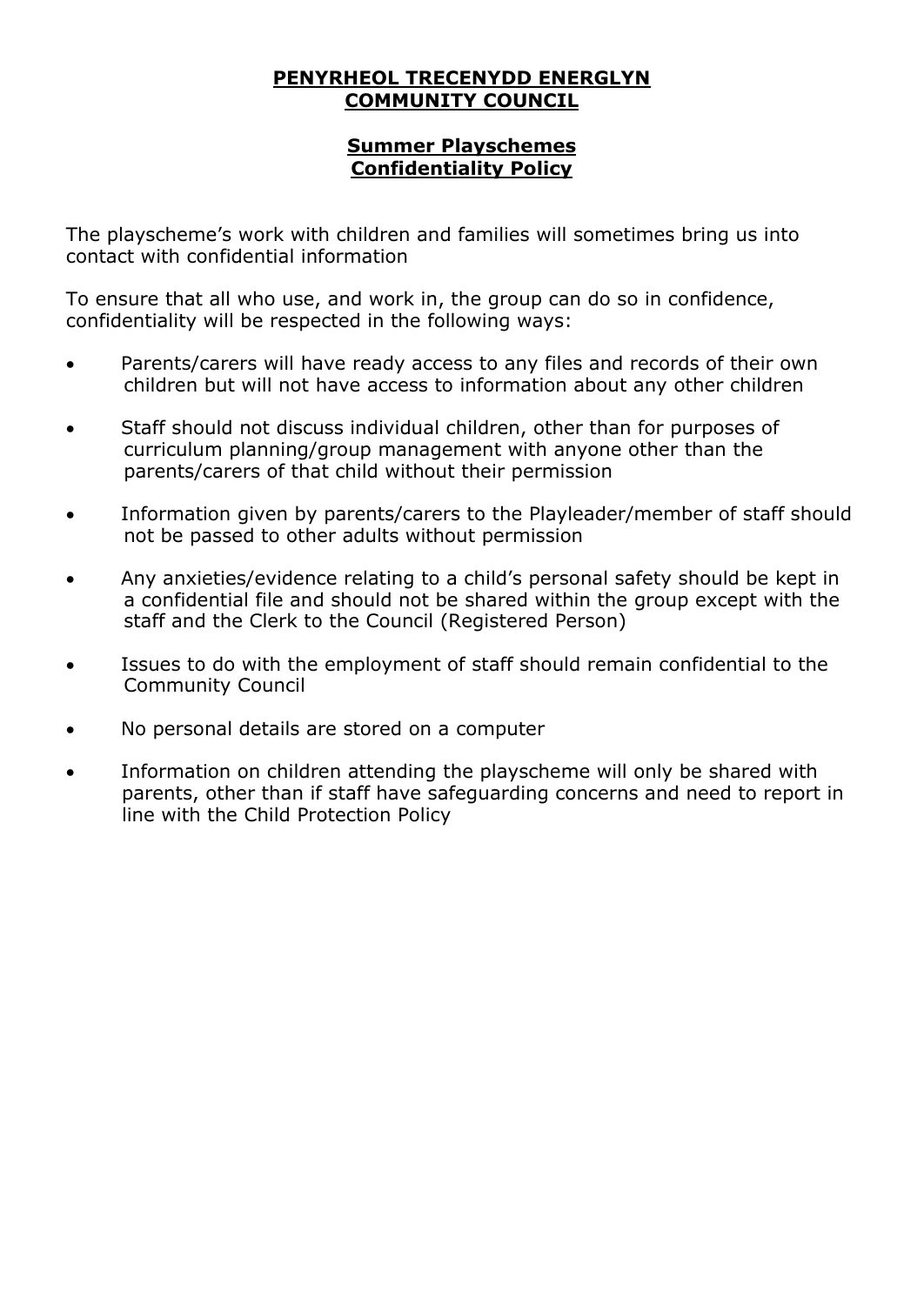#### **Summer Playscheme Daily Routine Policy**

The Schemes run for a four-week period (week days only). The daily sessions run between 9.45 am to 2.45 pm and the children should bring a packed lunch and adequate refreshments for the time spent at the playscheme.

As there is no adequate refrigeration facilities at the venue ice packs should be placed in children's lunch boxes or parents/guardians should ensure that the lunch boxes are adequately chilled before attending the playscheme.

Five members of staff are present at all times (one Playleader and four Playworkers at each playscheme venue).

Parents/guardians escort children into the building where each child is marked in on the register as they arrive.

Activities are arranged before the children arrive/as they arrive for each session. Activities are held both indoors and outdoors, weather permitting. Normally all indoor activities are carried out in the main hall.

Activities normally commence straightaway or when all the children have arrived.

During session the children can purchase items from the tuck shop after washing their hands. Sugar free drinks are available.

New activities will then continue until they are collected at the end of each session.

Activities are usually tidied away when they are finished with.

The child must be collected by a named person at the end of each session unless instructions are received to the contrary (parents sign contract to say their child will be coming to the playscheme alone).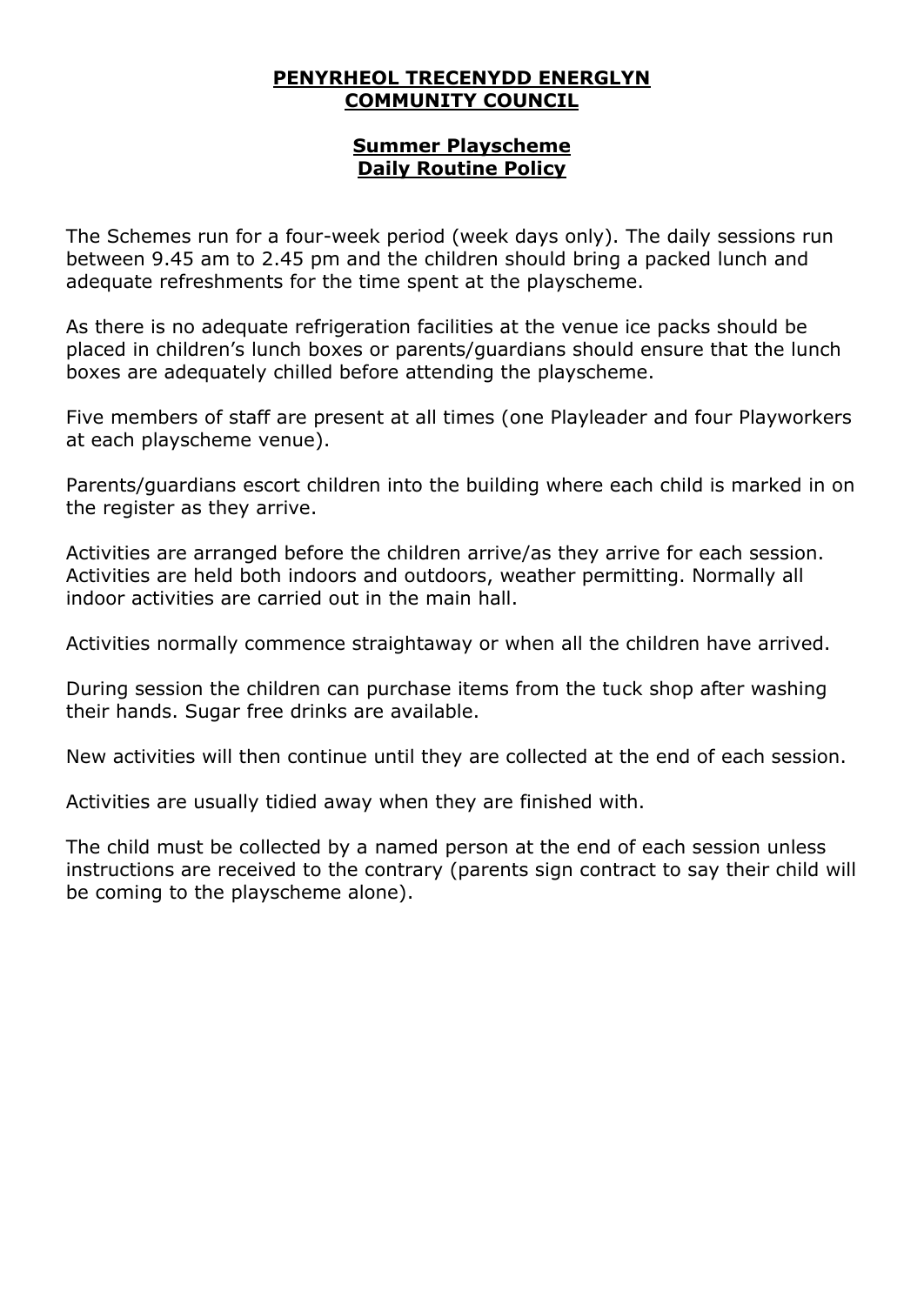#### **Summer Playscheme Equal Opportunities Policy**

'Equal Opportunities' does not mean treating everyone the same. This policy is intended to provide and maintain equality of opportunity for all children and parents/carers within the scheme and will reflect the needs of the scheme by :

- Advertising the playscheme
- Admissions
- Employment
- Parents/carers role in the group
- Children in the group
- **Resources**

#### **Advertising the playscheme**

The Council will ensure that everyone in the community has access to information about the group. Information posters will be given to local schools for distribution to children and displayed in the Post office and local shops etc.

#### **Admissions**

The scheme will be open to every child living within the Community Area between the age of 5 to 11 years.

The individual needs of each child wishing to join the group will be considered. Children need not attend every session. The language used will be English and the use of other languages will be encouraged, as appropriate

#### **Employment**

The Council will appoint the best person for the job.

Advertisements will be placed externally in the local paper and Job Centre. The existence of an Equal Opportunity Policy will be highlighted. It will be ensured, at interview, that the candidate agrees with the policy and will do their best to uphold it, by treating every child and parent/carer as individuals.

Only questions relevant to the job will be asked. Each candidate will be asked, broadly, the same questions. A welcome and professional approach to interviews will be ensured.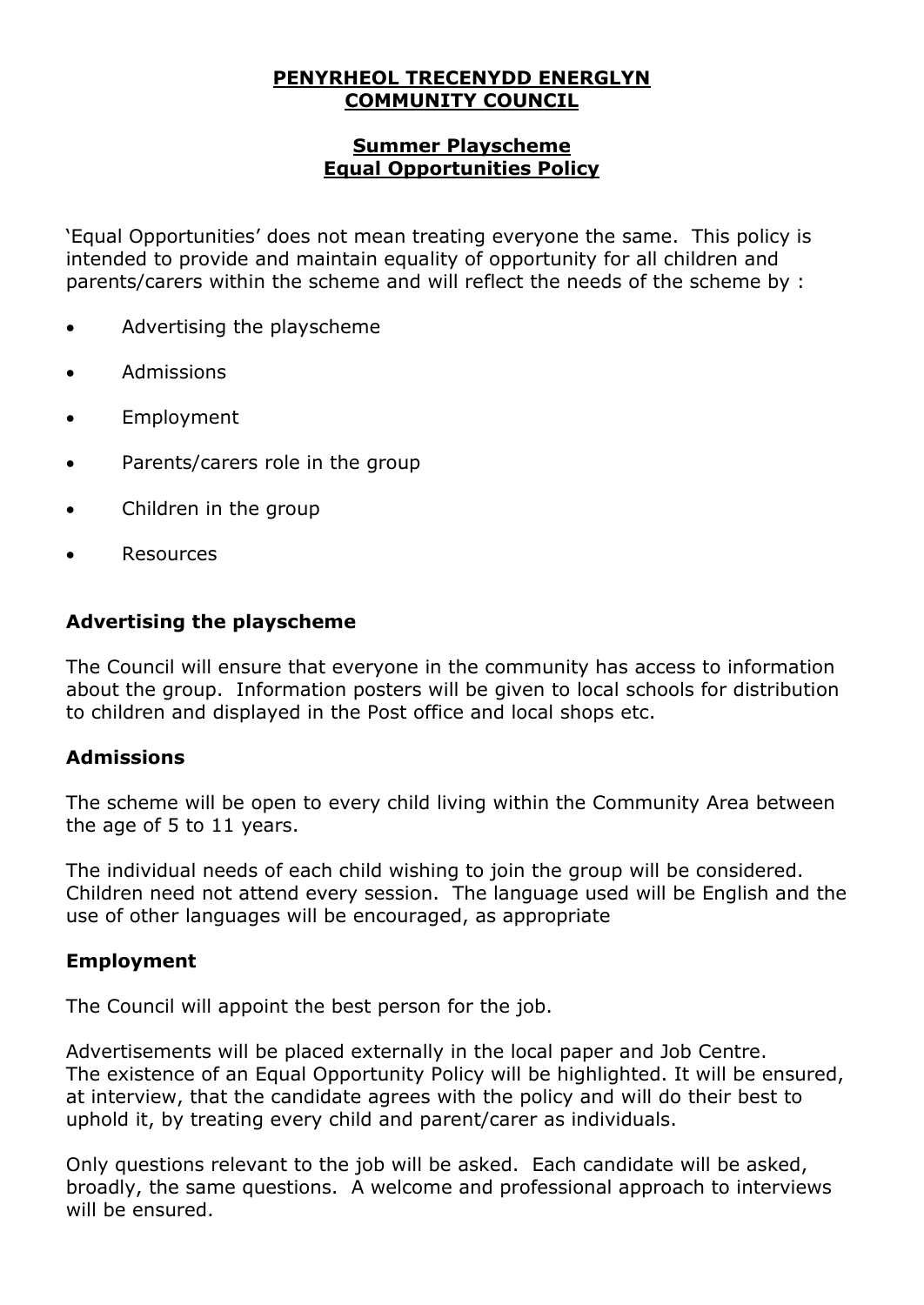All applicants will have copies of any relevant information.

Each candidate will be treated as an individual in compliance with current employment legislation.

## **Parents/Carers Role in the playscheme**

The playscheme will encourage the views of parents/carers by making them welcome and by respecting the differences in families, their language and culture and by encouraging them to contribute in whatever way they can.

Any information written or spoken will be clearly communicated as appropriate. All parents/carers and staff will be encouraged to understand the effects of stereotyping and discrimination, and any discriminatory remarks will be challenged.

## **Children in the playscheme**

The playscheme will ensure that all children are respected and their individuality and potential recognised, valued and nurtured. The needs of the children with special needs in the community area will be provided for, wherever possible.

The children will be given the opportunity to learn to respect cultures, languages and celebrations other than their own, as appropriate. Children growing up in all white areas need the opportunity to see they are part of a multi-racial society.

The children will be offered activities to give them the opportunity to explore, acknowledge and value similarities and differences between themselves and others, as appropriate. Children with special needs will be included in the group. Any discriminatory remarks or behaviour will be challenged and children will be encouraged to understand the effect of any such remarks or behaviour.

#### **Resources**

Books, posters and all resources will be checked regularly to ensure they positively and accurately reflect a multi-racial society. Boys and girls will have the same opportunity and be encouraged to use all activities.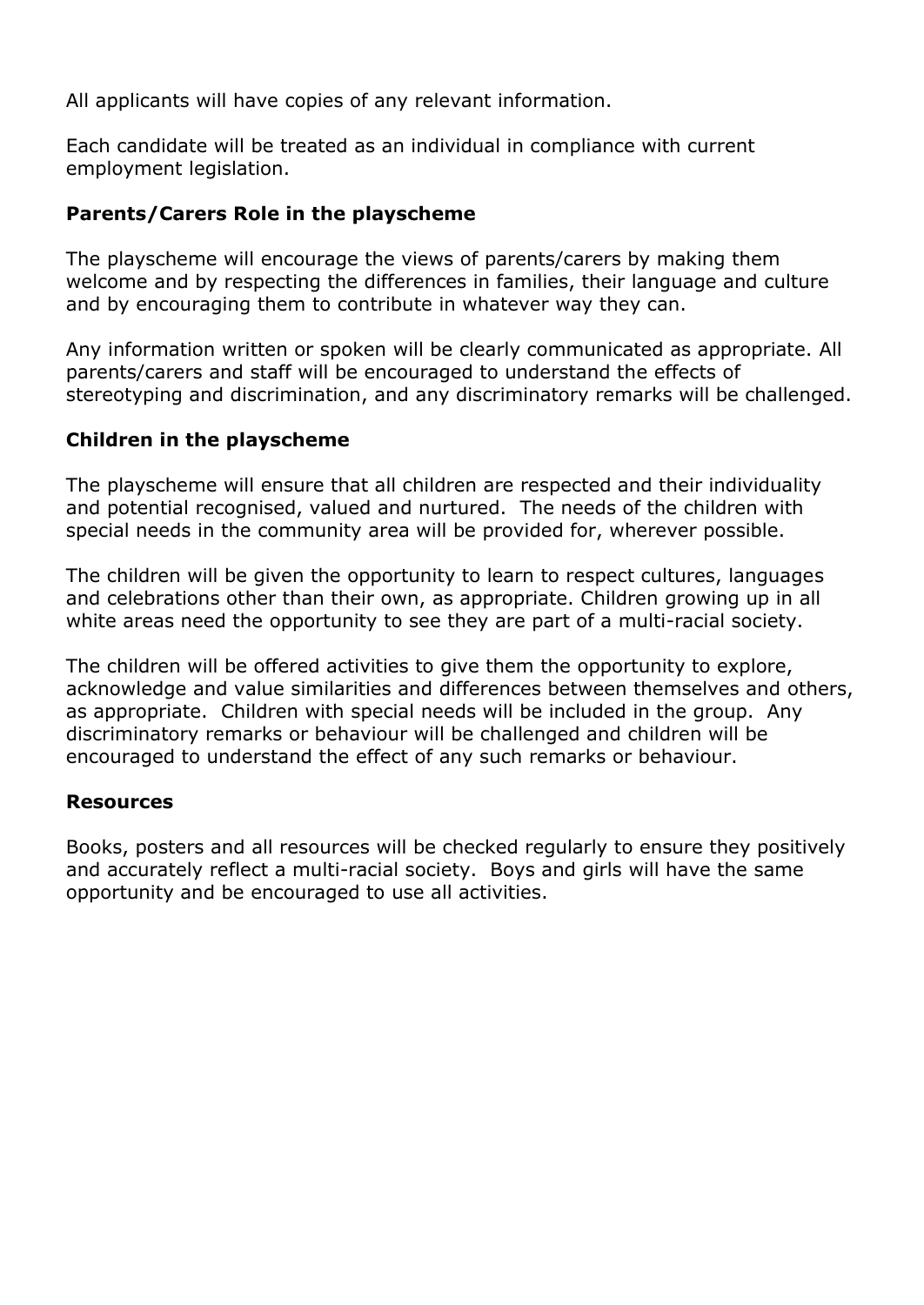#### **Summer Playscheme Fire Procedure Policy**

A weekly fire drill will be carried out in order that everyone is aware of the procedure to be followed in the case of a suspected fire.

If a fire or smoke is detected then:

At the sound of the whistle all staff and children should make their way to the nearest fire exit.

Do not try to collect personal belongings (they can be replaced, a life cannot).

The children and Playleader must make their way outside in a calm and an orderly fashion.

The playworkers will check all rooms, toilets, under the stage if applicable and any other areas to ensure that no children or staff remain in the building.

When the search has been completed the playworkers will also evacuate the building.

The Playleader will then check the register to ensure that everyone who was on the premises has been accounted for.

## **THE DESIGNATED ASSISTANT SHOULD THEN DIAL 999.**

No one should be allowed back into the premises until advised by the emergency services.

## **Fire risk assessment**

The Playleader, with the help of the Playworkers will:

- Identify any potential fire hazards.
- Decide who, in the event of a fire, might be in danger or while trying to escape from it, and note their location.
- Ensure that all doorways are free from hazards and can open easily.
- Ensure that power points are not overloaded with adaptors.
- Check for frayed or trailing wires.
- Check that fuses are replaced safely.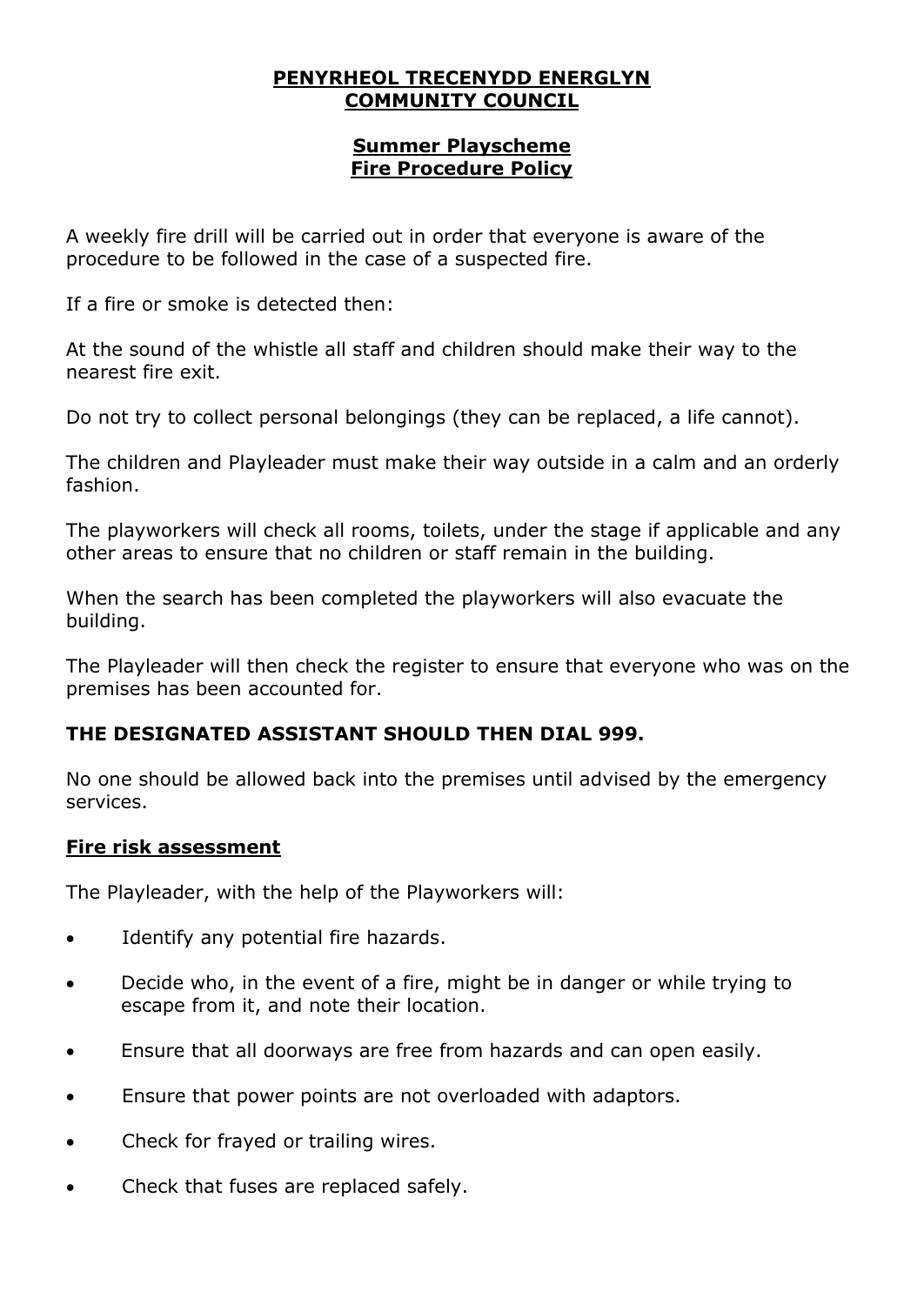- Unplug equipment before leaving the premises.
- Store any potentially flammable materials safely.

Staff are made aware of the location of fire exits and the fire assembly point. The actual evacuation process will be managed by the school staff.

In the event of a fire, the Playleader and Playworkers will:

- Raise the alarm
- Pick up the register
- Immediately evacuate the building using the nearest safe exit to lead the children out
- Check all rooms to include toilets, corridors etc.
- Telephone Emergency Services by dialling 999 and asking for FIRE Service

In a place of safety, outside the building:

- Have all children to line up quietly
- Make a headcount
- Check the children against the register
- Account for all adults

Children will be made aware of the fire safety procedures during their settling in period and on regular occasions from then on. Children will be made aware of the location of fire exits and fire assembly point. Fire doors and fire exits are clearly marked and never locked, are not obstructed at any times, and are easily opened from the inside.

Fire extinguishers and fire alarm systems are regularly tested in accordance with manufacturer's guidance. The assembly point will be risk assessed and moved when appropriate.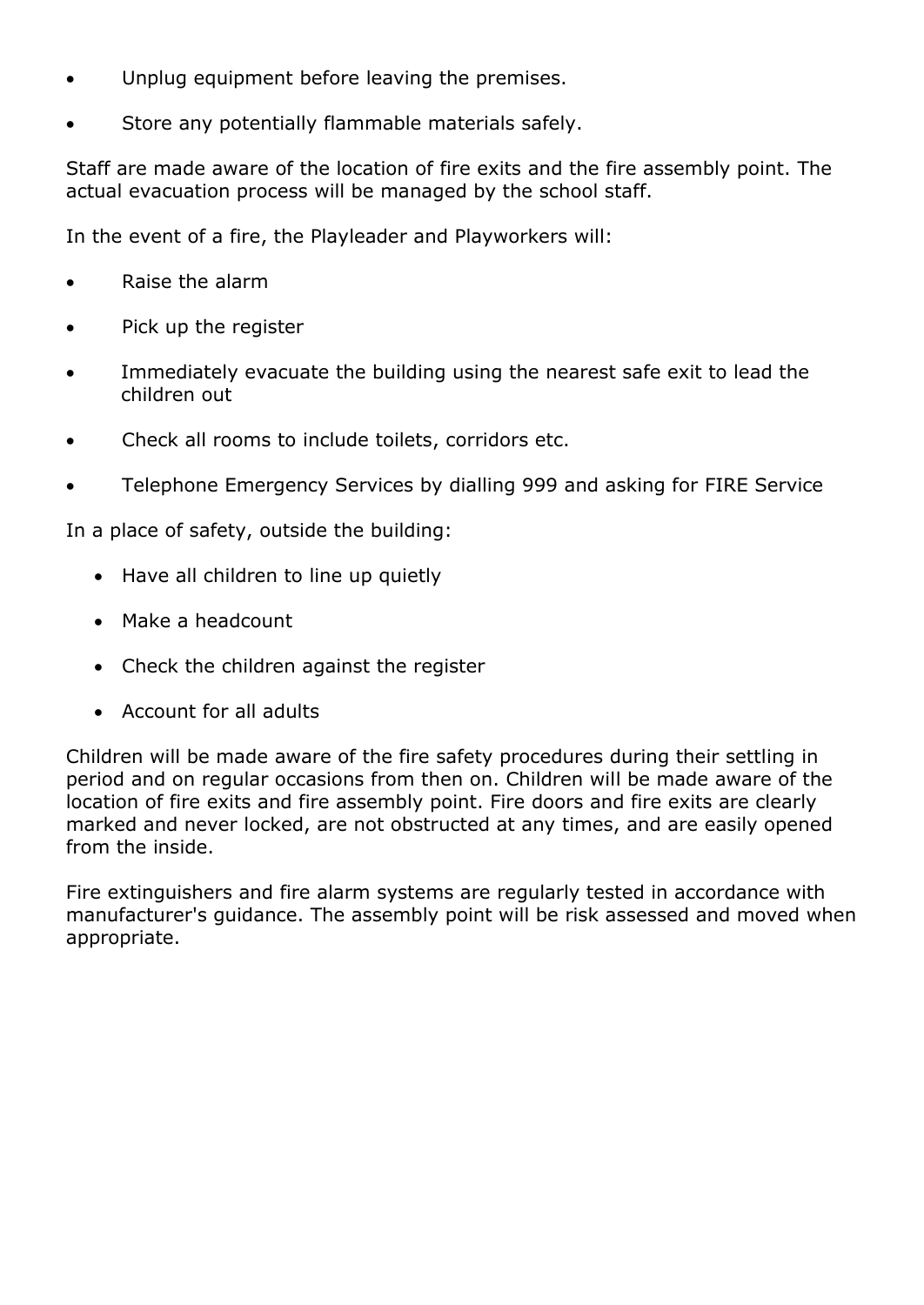#### **Summer Playscheme Health and Safety — Policy and Practice**

The safety of young children is of paramount importance In order to ensure the safety of both children and adults the group will ensure that:

- All children will be supervised by adults at all times although older children will be permitted to enter the toilets alone if they so wish. A book will be available at each session for the reporting of any accident/incident
- As well as daily risk assessments within the playscheme venue, risk assessments will also be carried out and the appropriate risk assessment form completed for any trips/swimming trips that the children attend
- Regular safety monitoring will include checking of the accident and incident books
- All adults will be aware of the system(s) in operation for the arrival and departure of children, and an adult will be at the door during these periods
- A safety check on premises, both indoor and outdoor will be made every session
- The main entrance will be kept locked, the key will be available close by
- Fire doors will not be obstructed
- Electric points will be adequately guarded
- All dangerous materials, including medicines and cleaning materials, will be stored out of reach of children
- Children will not have unsupervised access to kitchens, cookers or any cupboards storing hazardous materials including matches
- Fire drills will be held at least once a fortnight
- A register of both adults and children will be completed as people arrive, so that a complete record is available in any emergency
- A correctly stocked first aid box will be available at all times
- Smoke detectors will be fitted and checked periodically
- Whenever children are on the premises, at least one adult will be present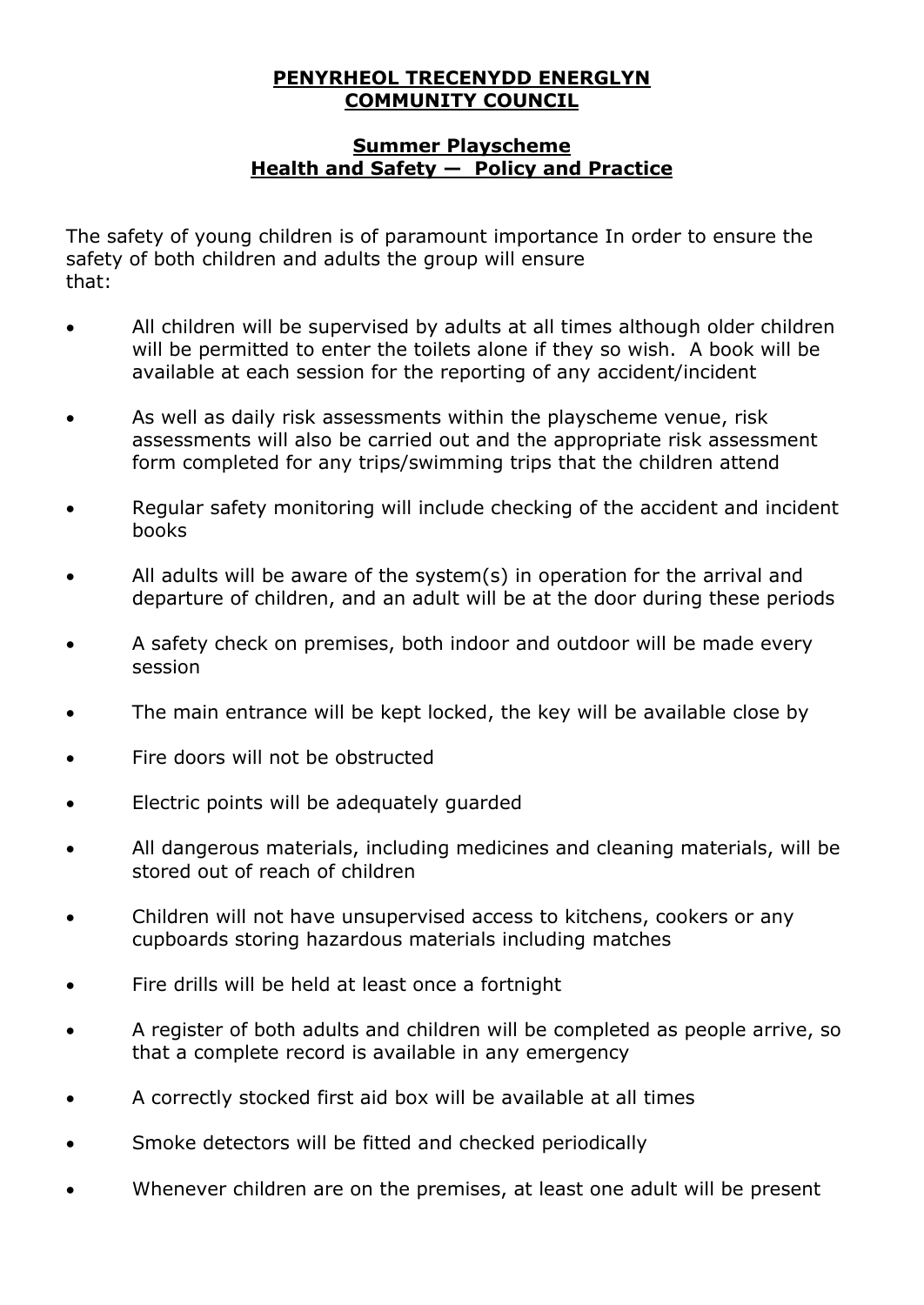- Activities such as cooking and energetic play will receive close and constant supervision
- The premises will be checked before locking up at the end of the session/day
- Appropriate safety arrangements will be made for children with disabilities or learning difficulties
- The Playleader will be appointed as Safety Officer/Coordinator and be responsible for bringing the safety policy to the attention of everyone, and for monitoring all aspects of safety.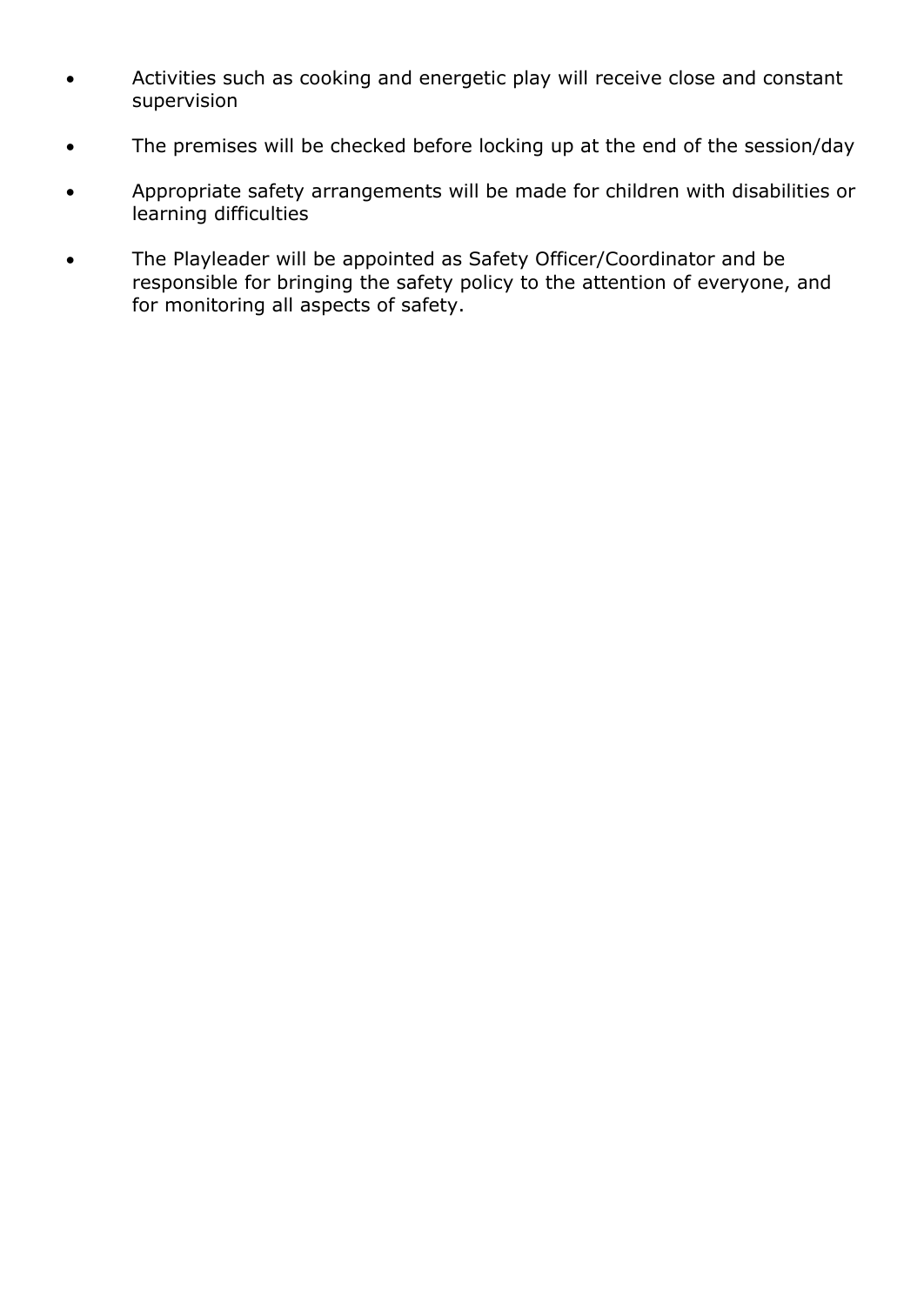#### **Summer Playscheme Special Needs Policy**

The scheme will have regard to the current Code of Practice on the Identification, Assessment and Education of children with Special Educational Needs. The scheme will aim to provide a welcome to the playscheme for children with special needs.

Children with special needs, like all other children, should be admitted after full consultation between parents/carers, playscheme staff, Clerk to the Council (Registered Person) and any other relevant agency workers involved. However, because of the short-term duration and general nature of the Council's summer playscheme, the discussion with parents/carers will have to consider staffing arrangements and the physical environment of the scheme setting in meeting the needs of individual children who wish to attend and have special needs.

Full cooperation will be given to all agencies, ie therapists, social workers, health visitors, medical staff, psychologists, portage workers etc, in order to meet the specific needs of each child, as appropriate.

If a child is found to have special needs during the playscheme the Playleader will liaise with the parent to discuss the best way forward with regards to the suitability of the playscheme for the child and any assistance that may be required, including one-to-one help that could be provided by an external agency.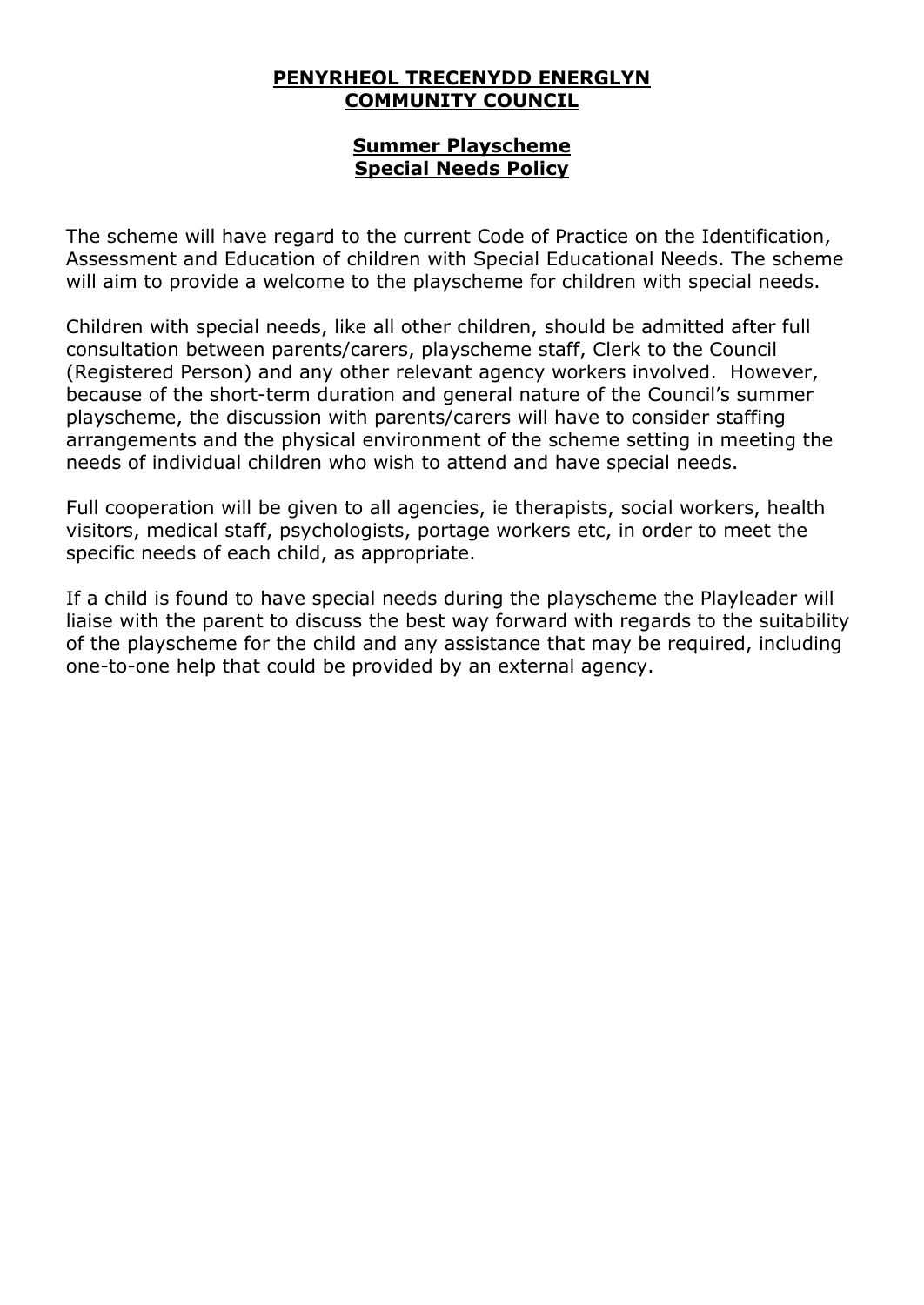#### **Summer Playscheme Keeping children from Straying Policy**

The Playscheme aims to ensure that children remain within the confines of the premises and that it is not possible for them to stray.

## **Code of Practice**

Each Playscheme should:

- ensure that children themselves cannot open or shut doors; handles or bolts can be fixed out of the children's reach;
- ensure that windows are safe and cannot be opened by the children. A safety catch should be fitted on any windows which open;
- ensure that any outside play area should be securely enclosed and that any doors/gates cannot be opened by children;
- inspect the room/building before each session in order to ensure that the place is secure, e.g. make sure that emergency exits are securely closed, that low windows are not open;
- put in place a system of registering children as soon as they arrive;
- put in place a system of keeping a record of children leaving the Playscheme as they are handed over to the care the adult responsible for them;
- make a regular check/head count on children if they are out on a trip

In the unlikely event it is discovered that a child is missing, the following steps should be taken after checking the register:

- make sure that the child has not been collected by a parent or carer
- question every member of staff
- look in obvious places, e.g. under the stage (if there is one), in the toilets
- ask the children
- take a quick look around the immediate vicinity of the premises
- contact/telephone the police
- contact/telephone the parents
- contact/telephone Social Services and CSSIW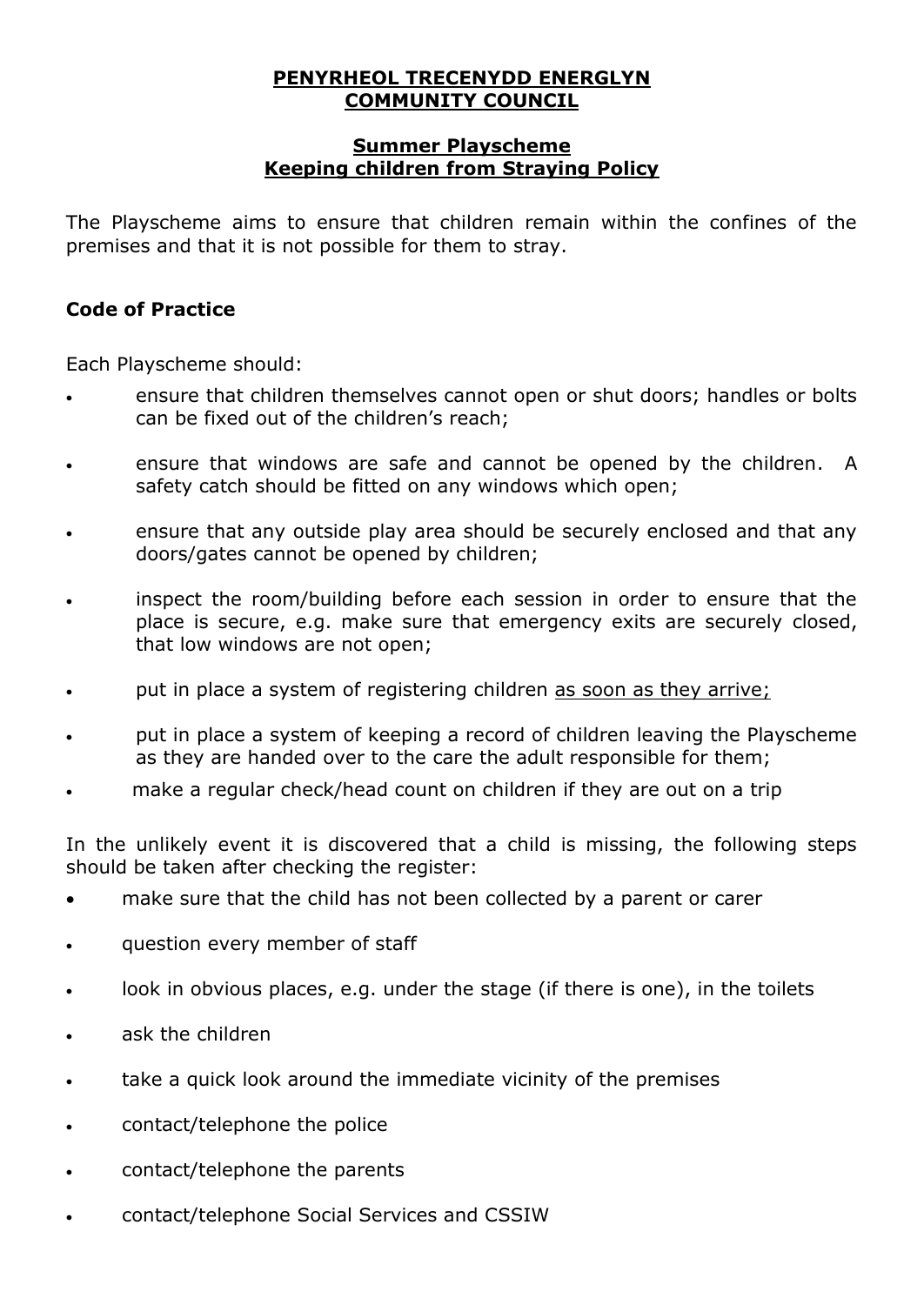#### **Summer Playscheme Staff Disciplinary Procedure**

## **Purpose and scope**

Penyrheol Trecenydd Energlyn Community Council's aim is to ensure the highest level of individual conduct or performance in its playscheme staff. This procedure sets out the action which will be taken when disciplinary rules are breached.

## **Principles**

- a) Due to the short nature of the playscheme the procedure is designed to establish the facts quickly and to deal consistently with disciplinary issues. No disciplinary action will be taken until the matter has been fully investigated;
- b) At every stage the Playworker will be informed in writing of what is alleged and have the opportunity to state his/her case at a disciplinary meeting with representatives of the Playscheme Sub-Committee and be represented or accompanied - if they wish - by a person of their choice.
- c) The Playworker has the right to appeal against any disciplinary penalty.

## **The Procedure**

#### Stage 1 – first written warning

If conduct or performance is unsatisfactory, the Playworker will be given a written warning. Such warnings will be recorded but disregarded after three days of satisfactory service. The Playworker will also be informed that a final written warning may be considered if there is no sustained satisfactory improvement or change. (Where the first offence is sufficiently serious, for example because it is having, or is likely to have, a serious harmful effect on the organisation, playscheme or the children, it may be justifiable to move directly to a final written warning.)

#### Stage 2 – final written warning

If the offence is serious, or there is no improvement in standards, or if a further offence of a similar kind occurs, a final written warning will be given which will include the reason for the warning and a note that if no improvement results within three days action at Stage 3 will be taken.

#### Stage 3 – dismissal or action short of dismissal

If the conduct or performance has failed to improve the Playworker may suffer dismissal.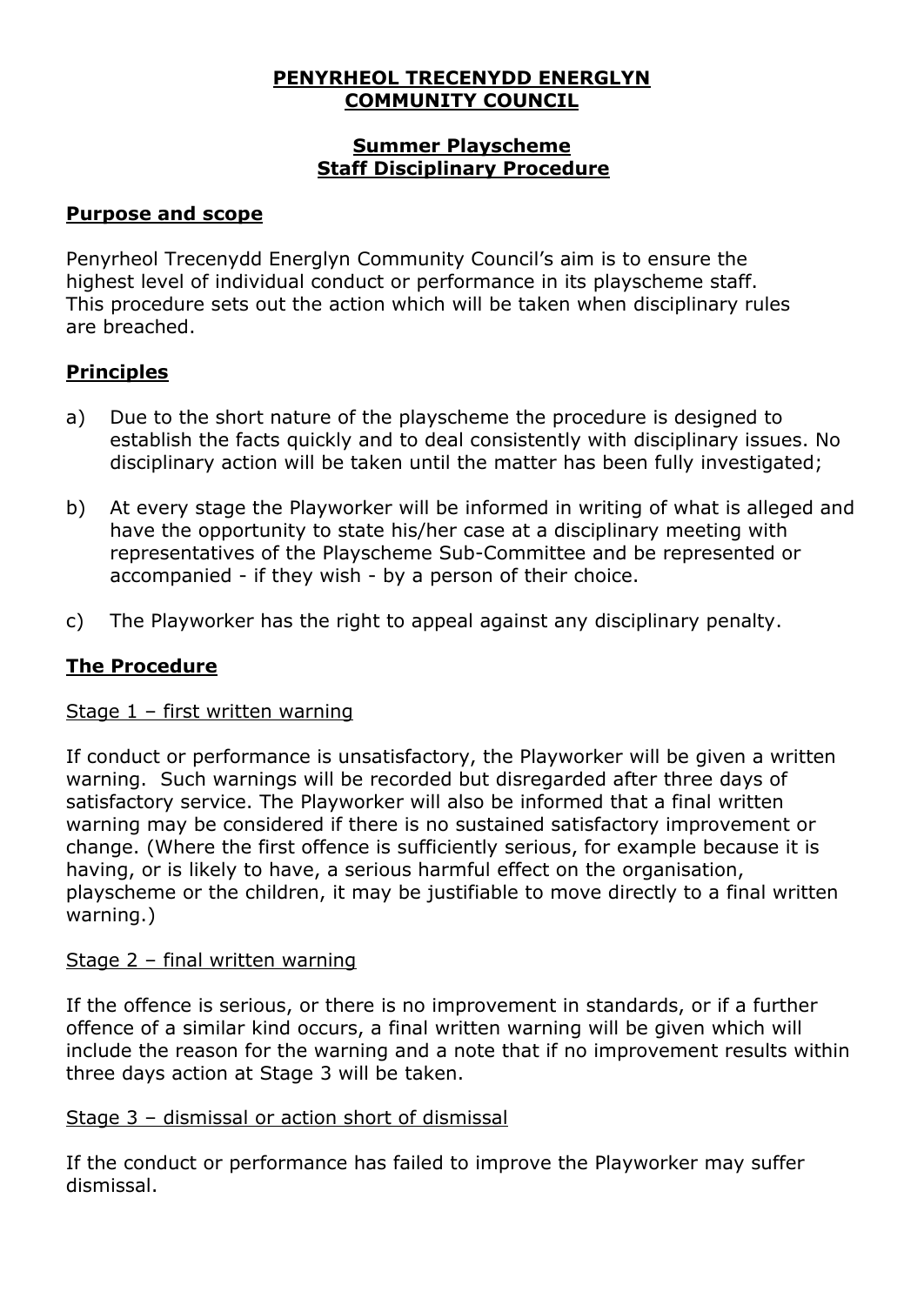## **Gross misconduct**

If, after investigation, it is confirmed that a Playworker has committed an offence of the following nature (the list is not exhaustive), the normal consequence will be dismissal without notice or payment in lieu of notice : physical or verbal abuse, theft, damage to property, fraud, incapacity for work due to being under the influence of alcohol or illegal drugs, physical violence, bullying and gross insubordination.

While the alleged gross misconduct is being investigated, the Playworker may be suspended. Any decision to dismiss will be taken by the Community Council Playscheme Sub-Committee only after full investigation.

## **Appeals**

A Playworker who wishes to appeal against any disciplinary decision must do so to the Chairman of Penyrheol Community Council within five working days. The Chairman will hear the appeal and decide the case as impartially as possible.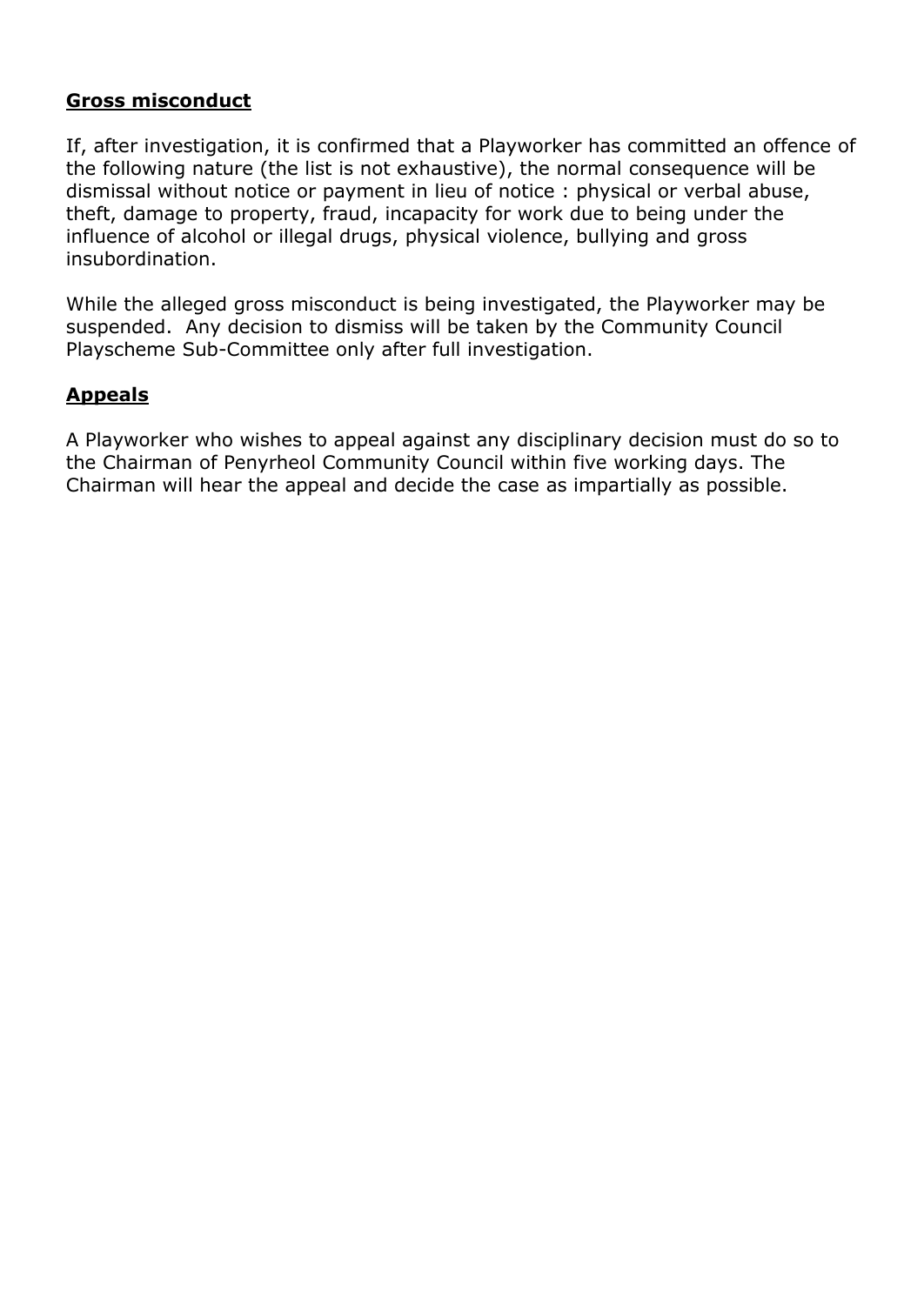#### **Summer Playscheme Trip/Outings Policy**

Penyrheol Trecenydd Energlyn Community Council believes that visits and outings play an important and enriching role in the programme of activities that we provide for the children. However, during such events, the safety of children remains paramount.

These may be ad hoc short walks or visits that parents have signed to agree on their initial contracts of agreement, or a weekly trip, arranged in advance (a parent consent form must be completed for the weekly trips). These include walks to local parks or nature trails. These will be spontaneous and organised on a day-to-day basis.

The Playleader will ensure that a thorough risk assessment has been carried out prior to the proposed visit or outing, accordingly to the provisions set out in the Risk Assessment Policy and that each trip is age-appropriate. This should include consideration of the journey and any transportation involved. If a prior visit is not possible, the Playleader will write to the venue requesting all relevant information and a risk assessment statement where available. All children will wear sashes for ease of identification.

The playscheme will make every effort to involve children in the planning of a visit or outing. Staff will explain the aims and objectives of the event, along with what is expected of them in terms of their behaviour and contribution.

Children will be talked through any potential safety hazards and told to remain with staff at all times. Staff will explain to children what to do in an emergency, including designating a suitable meeting point. Staff will use the club's register and procedures.

#### **Parental consent:**

The playscheme will have detailed information about the proposed event. This will include a full programme of activities, any costs, as well as approximate arrival and departure times. A permission slip must be obtained from parents before children can attend weekly trips.

## **During trips and outings:**

On trips or outings, the staff to child ratios will be 1:8. Children will remain under close supervision at all times.

Private transport will be booked with a reputable coach company ensuring suitable child restraints are fitted.

The Playleader will ensure that a full first aid kit is at hand at all times.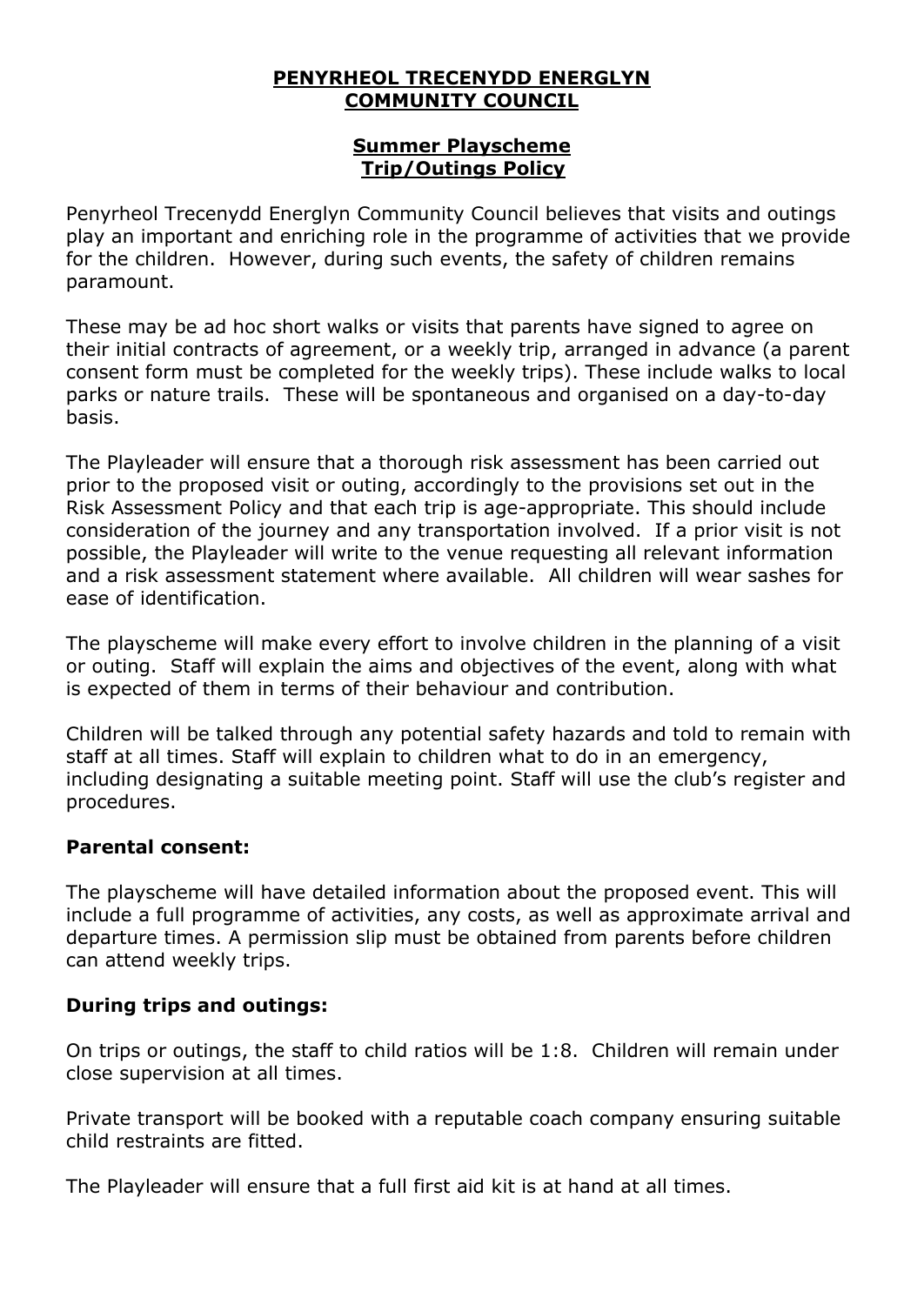In the event of an emergency, parents will be informed by mobile phone, which will be carried at all times during the trip.

A register will be taken at the beginning, middle and end of the visit or outing and on entering the transport provided. Additionally, staff will take regular head counts.

Parents must supply children with sun cream, as appropriate.

Parents must supply children with packed lunches.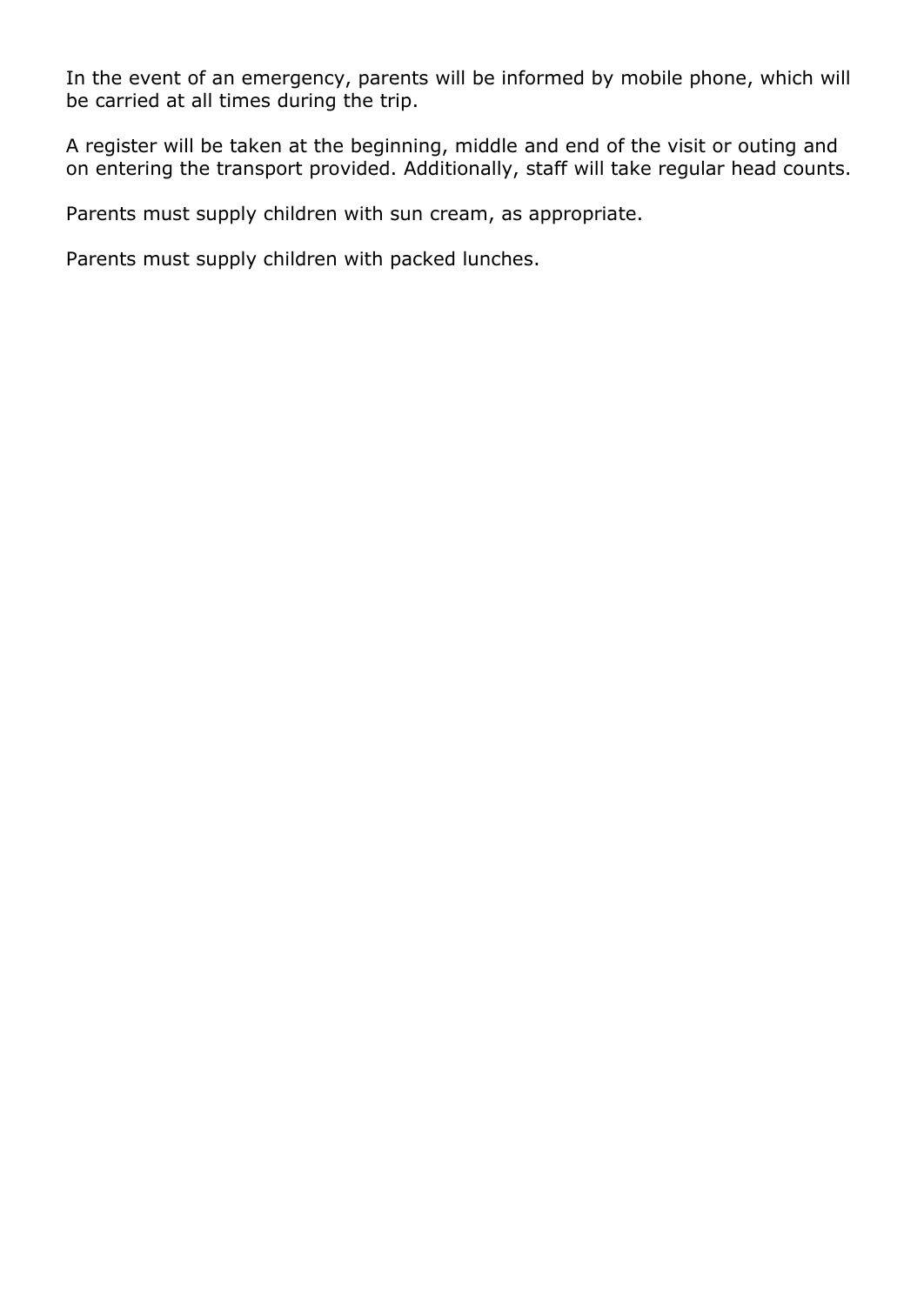## **STAFF HANDBOOK**

## **Child Protection Whistleblowing Policy**

This guidance is written for all Playleaders and Playworkers working at the summer playschemes.

Playworkers must acknowledge their individual responsibilities to bring matters of concern to the attention of the Playleader (Person in Charge), the Clerk to the Council (Responsible Officer) and/or relevant agencies. Although this can be difficult, this is particularly important where the welfare of children may be at risk. You may be the first to recognise that something is wrong, but may not feel able to express your concern out of a feeling that this would be disloyal to colleagues or you may fear harassment or victimisation. These feelings, however natural, must never result in a child or young person continuing to be unnecessarily at risk. Remember, it is often the most vulnerable children or young people who are targeted. These children need someone like you to safeguard their welfare.

Don't think what if I am wrong—think what if I am right!

Reasons for whistle blowing

- Each individual has a responsibility for raising concerns about unacceptable practice or behaviour.
- To prevent the problem worsening or widening.
- To protect or reduce risks to others.
- To prevent becoming implicated yourself.
- ▪

What stops people from whistleblowing?

- Starting a chain of events which spirals.
- Disrupting the work or project.
- Fear of getting it wrong.
- **Fear of repercussions or damaging careers.**
- Fear of not being believed.

▪

How to raise a concern

- You should voice your concerns, suspicions or uneasiness as soon as you feel you can. The earlier a concern is expressed, the easier and sooner it is possible for action to be taken.
- Try to pinpoint what practice is concerning you and why.
- Approach someone you trust and who you believe will respond.
- Make sure you get a satisfactory response—don't let matters rest.
- Put your concerns in writing on a 'Confidential Incident Record' form.
- Discuss your concerns with the Playleader, or Clerk to the Council.
- A member of staff is not expected to prove the truth of an allegation, but you will need to demonstrate sufficient grounds for the concern.
- The Playleader, or Clerk to the Council will undertake an investigation into your concerns and offer you support.